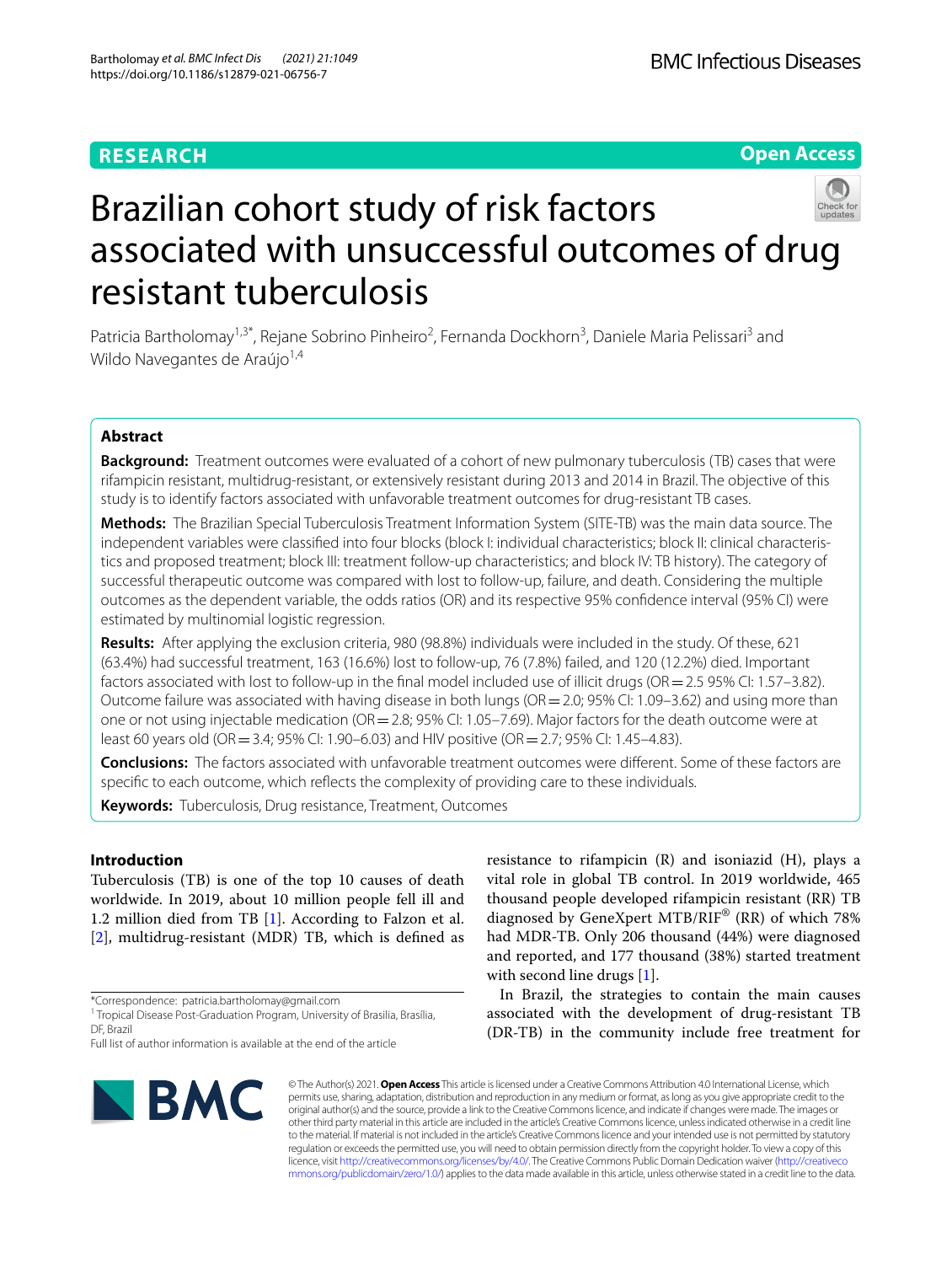all TB cases ofered by the Unifed Public Health System (SUS); standardization in a fxed-dose combination of treatments for sensitive TB and DR-TB; acquisition, supply, and distribution of centralized drugs, with quality control, guaranteed by the Brazilian Ministry of Health (MoH) and/or the World Health Organization (WHO). Added to this, the controlled availability of drugs to treat DR-TB cases requires validated of the regimen by medical specialists before their release [[3\]](#page-11-2). While the worldwide estimate is 3.4% of new cases and 18% of retreatment cases have MDR/RR-TB, in Brazil the percentages are  $1.5\%$  and 8%, respectively [\[1](#page-11-0)]. The surveillance of MDR-TB started in the country in the 2000s, and in 2004, an online information system for notifcation of MDR-TB cases was created. In 2013, this system was implemented to report all known cases of DR-TB. These cases, when diagnosed in any health service, should be referred to treatment in a TB reference services. This care network also assists in the control of resistance to anti-TB drugs in Brazil.

Nevertheless, treatment outcomes and detection of MDR/RR-TB cases estimated by the WHO for the country are far from desirable. In Brazil, the percentage of detection did not exceed 63% in the last fve years [\[1](#page-11-0)]. The management of DR-TB treatment is more complex than the sensitive regimen, requiring great effort from health professionals and patients to adhere to treatment.

The worse treatment outcome of DR-TB is associated with men, smoking, and HIV/AIDS  $[4]$  $[4]$ . The type of regime used [\[5\]](#page-11-4) and adherence interventions, such as incentives, education, and digital technologies  $[6]$  $[6]$ , have already been associated with treatment success. However, even with the increase in scientifc articles on the topic, systematic reviews describe difficulties in data analysis, either due to incompleteness or methodological limitations [\[7](#page-11-6)[–9\]](#page-11-7).

As the Special Tuberculosis Treatment Information System (SITE-TB) was implemented only recently, studies using this system and evaluating treatment outcomes for DR-TB in Brazil remain scarce  $[5, 10]$  $[5, 10]$  $[5, 10]$  $[5, 10]$ . Therefore, the objective of this study was to identify the factors associated with unfavorable treatment outcomes (lost to follow-up, failure, and death) for DR-TB cases.

#### **Methods**

#### **Study design and population**

This analytical study, of the historical cohort type, studied a population of new cases with pulmonary and mixed TB (pulmonary and extrapulmonary), starting treatment between 2013 and 2014 and with the following patterns of drug resistance at the beginning of treatment: RR-TB, MDR-TB, and TB with extensive resistance (XDR). All individuals included in the study had laboratory-confirmed tuberculosis. The diagnosis of resistance was made by sensitivity test or GeneXpert MTB/RIF®. Cases were excluded who were less than 15 years old, without defnitive treatment reported, or were duplicated.

#### **Data source**

The SITE-TB was the main source of data  $[11]$ . The history of TB treatment that occurred before the notifcation of SITE-TB was retrieved from the Information System on Notifiable Diseases (Sinan). The treatment outcomes were qualifed with the death records in the Mortality Information System (SIM), through the proba-bilistic relationship of the database [[12\]](#page-11-10).

In Brazil, all TB cases must be reported in the Sinan. Cases diagnosed with DR-TB should be concluded in the Sinan and notifed in the SITE-TB to monitor treatment [\[3](#page-11-2)]. Since the implementation of SITE-TB in 2013, all cases under treatment with special regimens, that is, diferent from the basic treatment regimen, must be recorded in this system. SITE-TB is an online information system. All information until the outcome is registered on the system, which makes it possible to follow patients even if they switch the health facility during the treatment [[11](#page-11-9)].

#### **Study variables**

Independent variables were classifed into four blocks (block I: individual characteristics; block II: clinical characteristics and proposed treatment; block III: treatment follow-up characteristics; and block IV: TB history).

Individuals were divided into two age categories: 15 to 59 and over 59 years old. The "no" and "do not know" categories of the variables on diseases and associated conditions (alcoholism, diabetes, smoking, use of illicit drugs, and others) were grouped together forming the " no/do not know" category. Confrmation of alcoholism or smoking was defined by the physician. The use of illicit drugs was reported by the patient.

The HIV test variable was classified as yes, no, and missing (no test performed or result not recorded). Education was categorized into the following categories: up to seven years of education, eight or more years, and information not provided.

In block II, the initial scheme type was classifed as standardized scheme (cases that started treatment using schemes defne by the MoH recommendations [\[3](#page-11-2)]) and individualized scheme (for those cases that started treatment with any scheme diferent from the standardized schemes).

The fluoroquinolone treatment was defined as: used only levofloxacin or moxifloxacin, used only ofloxacin, and used more than one fuoroquinolone or did not use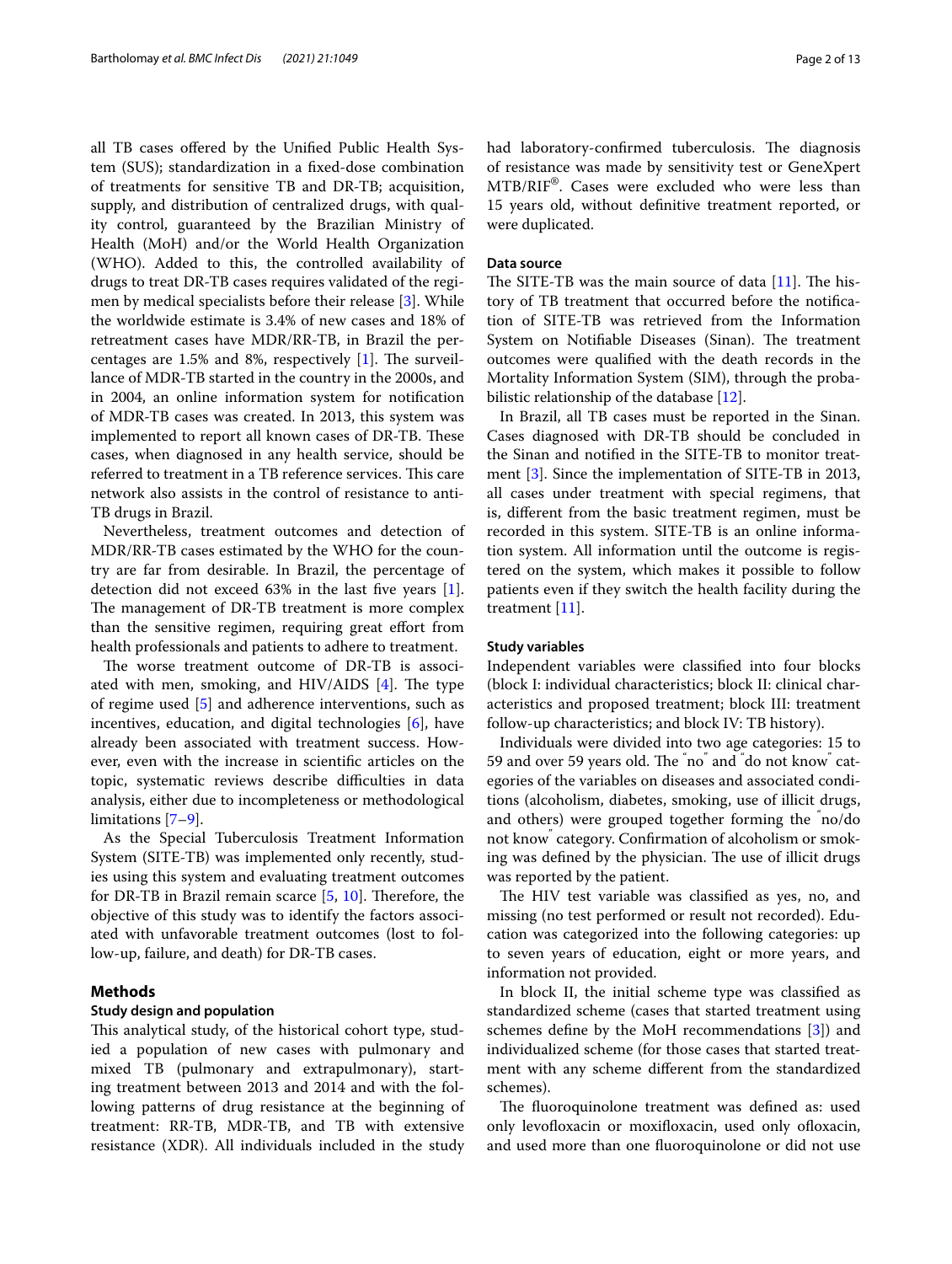fluoroquinolone. The injectable drug treatment was categorized as: used only amikacin, used only streptomycin, used only capreomycin, and used more than one injectable or did not use injectable drugs. More than 80% of the cases identifed with RR-TB also exhibited resistance to isoniazid, with the MDR resistance pattern confrmed after the sensitivity test  $[13]$  $[13]$ . Therefore, we classified the categories of the initial resistance pattern into MDR/RR and XDR.

In Block III, major adverse reactions were considered: auditory, mental, renal, or visual alterations; blood alterations; seizures; peripheral neuropathy; allergic reactions; vertigo; and nystagmus  $[14]$  $[14]$ . The minor adverse reactions considered included headache, skin hyperpigmentation, hyperuricemia, insomnia, gastrointestinal intolerance, nausea, and vomiting [\[14\]](#page-11-12).

In Block IV, the previous tuberculosis events variable classifed the number of previous tuberculosis events into two categories: up to three events and four or more events. The time between the first diagnosis of tuberculosis and the start of drug-resistant tuberculosis treatment was divided into three categories: up to one year, between one and three years, and three years or more.

The classification, categories, and description of each variable are provided in the Additional fle [1](#page-11-13): Table S1.

#### **Data analysis**

To identify the factors associated with unfavorable outcomes in the treatment of DR-TB, records with unreported information were excluded when they represented less than 5% of all records. When the percentage was 5% or more, a category called " unreported" was created.

The outcome category  $\degree$ success treatment $\degree$  was used as a reference for the variable response of treatment outcome and compared with the other categories (" lost to followup" , " failure" , and " death" ). Cases with lost to follow-up are those who used the drugs for 30 days or more and stopped the treatment for 30 consecutive days or more. Failure was defned in the following situations: persistence of smear positive sputum at the end of treatment; cases who had strongly positive smear  $(++o r +++)$  at the beginning of treatment and maintained this situation until the fourth month; initial positive smear followed by negative; and new positive results for two consecutive months, from the fourth month of treatment. Cases that died from tuberculosis or from other causes during the treatment were considered in the outcome death. For the multiple outcomes of the dependent variable, the odds ratios (OR) and their respective 95% confdence interval (95% CI) were estimated by multinomial logistic regression.

Initially, we included in the model all variables with a statistically significant association  $(\alpha = 0.10)$  in the bivariate analysis of multinomial regression. Using the backward strategy, only the statistically signifcant variables were kept in the fnal model, considering the value of the significance level  $\alpha$  = 0.05. The final model adequacy was evaluate with goodness-of-ft test by Hosmer–Lemeshow [\[15](#page-11-14)].

The final model was graphically represented by the OR logarithm and respective interval confdence of 95% (95%CI). The logarithm was chosen to represent the risk and protection factor on the same scale. A table with the OR, 95% CI and the p-value of the fnal model variables was also included. The project was approved by the Research Ethics Committee of the Faculdade de Medicina at the Universidade de Brasília (C.A.A.E 72432117.1.0000.5558 on 10/26/2017).

#### **Results**

After excluding three cases under 15 years old, fve duplicate records, and 17 records without the fnal information, 980 laboratory-confrmed cases of pulmonary RR/ MDR/XDR-TB reported in the years 2013–2014 (98.8%) were included in the study (Additional fle [1:](#page-11-13) Figure S2). Of these, 621 (63.4%) were successfully treated, 163 (16.6%) were lost to follow-up (LFU), 76 (7.8%) failed, and 120 (12.2%) died (Tables [1,](#page-3-0) [2](#page-5-0), [3](#page-6-0), [4\)](#page-6-1).

The percentage of LFU was higher in men (18.4%) and the age group of 15–59 years (17.8%). For associated diseases, the percentage of LFU was higher in individuals with reported alcoholism (22.4%), no diabetes or missing information about diabetes (17.8%), smoking (19.5%), and use of illicit drugs (32.1%) (Table [1](#page-3-0)). For the variables in block II, the absence of cavitation (62.9%), bilateral disease (68.9%), primary resistance type (71.9%), and MDR/ RR initial resistance pattern (63.8) presented the best treatment results (Table [2\)](#page-5-0). In block III, the highest indicators for death were the same municipality of residence and treatment (12.9%), recorded unfavorable clinical evolution (18.1%), and no recorded regimen change (13.1%) (Table [3\)](#page-6-0). Individuals who had up to three previous TB events registered on the Sinan exhibited 64.7% treatment success (Table [4\)](#page-6-1). The nonadjusted model is in Additional fle [1](#page-11-13): Table S3.

The final model is presented in Figs.  $1, 2$  $1, 2$ , and  $3$  with OR logarithm and respective CI for each outcome. Variables whose confdence intervals do not cross the null value are statistically significant. The results of the final model (OR and IC) are also provided in Table [5.](#page-9-0)

In the fnal model, a greater chance of LFU was associated with less than eight years of education ( $OR=1.8$ ; 95% CI: 1.13–2.66), use of illicit drugs (OR=2.5 95% CI: 1.57–3.82), and report unfavorable clinical evolution (OR=3.1; 95% CI: 2.02–4.86). Living in a different municipality from the treatment site (0.7; 95% CI: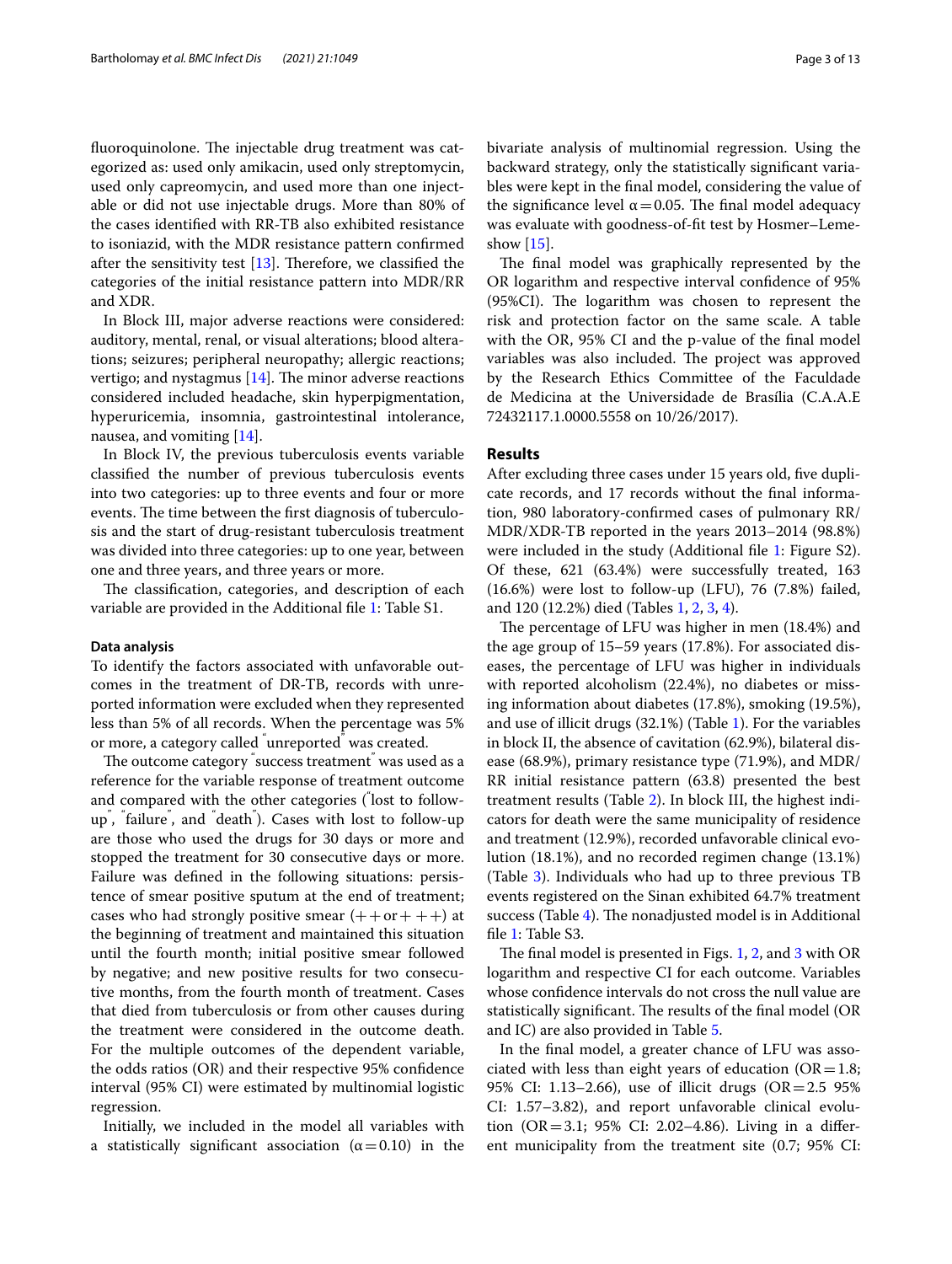<span id="page-3-0"></span>

|                          |                                          | Table 1 General distribution and outcome type of n |                      |              |                             |                                               |                                           |                               | ew cases of drug-resistant pulmonary tuberculosis, according to characteristics of block l, Brazil, 2013 and 2014 |                                            |
|--------------------------|------------------------------------------|----------------------------------------------------|----------------------|--------------|-----------------------------|-----------------------------------------------|-------------------------------------------|-------------------------------|-------------------------------------------------------------------------------------------------------------------|--------------------------------------------|
|                          | Total (980 cases)                        |                                                    | Success <sup>1</sup> | treatment    | Lost to follow-up           |                                               | Failure                                   |                               | Death                                                                                                             |                                            |
|                          | z                                        | %                                                  | z                    | %            | z                           | $\%$                                          | z                                         | %                             | z                                                                                                                 | శి                                         |
| Block I                  |                                          |                                                    |                      |              |                             |                                               |                                           |                               |                                                                                                                   |                                            |
| Sex                      |                                          |                                                    |                      |              |                             |                                               |                                           |                               |                                                                                                                   |                                            |
| Male                     | 652                                      | 66.5                                               | 412                  | 63.2         | 120                         | 184                                           | $46$<br>30                                | $\overline{z}$ $\overline{z}$ | 740                                                                                                               |                                            |
| Female                   | 328                                      | 33.5                                               | 209                  | 63.7         | $\overline{4}$              | 13.1                                          |                                           |                               |                                                                                                                   | $\begin{array}{cc} 1.3 \\ 1.5 \end{array}$ |
| Race/color               |                                          |                                                    |                      |              |                             |                                               |                                           |                               |                                                                                                                   |                                            |
| White                    | 380                                      | $38.8$                                             | 255                  | 67.1         |                             |                                               |                                           |                               |                                                                                                                   | $8.7\,$                                    |
| Brown/Black <sup>a</sup> | 593                                      | 60.5                                               | 360                  | 60.7         | $8^{2} -$                   | $15.8$<br>$17.2$<br>$14.3$                    | 240                                       | 84<br>74<br>84<br>90          | $\begin{array}{c} 3 \\ 8 \end{array}$                                                                             | 14.7                                       |
| Asian/Indig-<br>enous    | $\overline{\phantom{0}}$                 | $\overline{0}$                                     | $\circ$              | 85.7         |                             |                                               |                                           |                               |                                                                                                                   | $_{\odot}$                                 |
| Age group<br>(years)     |                                          |                                                    |                      |              |                             |                                               |                                           |                               |                                                                                                                   |                                            |
| $15 - 59$                | 883                                      | 90.1                                               | 563                  | 63.8         | 157                         | 17.8                                          |                                           |                               |                                                                                                                   | 10.6                                       |
| 60 or over               | 97                                       | 9.9                                                | 58                   | 59.8         | $\circ$                     | 6.2                                           | 69                                        | 7.8                           | 94<br>26                                                                                                          | 26.8                                       |
| Education<br>(years)     |                                          |                                                    |                      |              |                             |                                               |                                           |                               |                                                                                                                   |                                            |
| $0$ to $7\,$             | 574                                      | 58.6                                               | 342                  | 59.6         | $\overline{501}$            | 19.0                                          |                                           |                               | $82\,$                                                                                                            | 14.3                                       |
| 8 or more                | $\begin{array}{c} 318 \\ 88 \end{array}$ | 32.4                                               | 229                  | 72.0<br>56.8 | $\frac{8}{2}$ 8             | $11.3$<br>20.5                                | $\frac{1}{4}$ $\frac{1}{2}$ $\frac{1}{4}$ | $7.1$<br>9.7<br>4.5           | $22 - 16$                                                                                                         | 6.9<br>18.2                                |
| Missing                  |                                          | 0.6                                                | 50                   |              |                             |                                               |                                           |                               |                                                                                                                   |                                            |
| $\gtrsim$                |                                          |                                                    |                      |              |                             |                                               |                                           |                               |                                                                                                                   |                                            |
| Positive                 | 105                                      | 10.7                                               | 52                   | 49.5         |                             | 20.0                                          |                                           | $67$                          |                                                                                                                   | 23.8                                       |
| Negative                 | 753<br>122                               | 76.8                                               | 495                  | 65.7         | $\frac{5}{2}$ $\frac{5}{2}$ | 16.1                                          | $R$ $\circ$ $\circ$                       | $8.0\,$                       | $\begin{array}{c} 25 \\ 7 \\ 8 \end{array}$                                                                       | 10.2                                       |
| Missing                  |                                          | 12.4                                               | $\overline{7}$       | 60.7         |                             |                                               |                                           | $\overline{74}$               |                                                                                                                   | 14.8                                       |
| Alcoholism               |                                          |                                                    |                      |              |                             |                                               |                                           |                               |                                                                                                                   |                                            |
| Yes                      | 246                                      | 25.1                                               | 135                  | 54.9         | 55<br>108                   | 22.4                                          | $\frac{6}{5}$                             | $7.7$ 8                       | $\frac{2}{3}$                                                                                                     | 15.0                                       |
| No/don't<br>know         | 734                                      | 74.9                                               | 486                  | 66.2         |                             | 14.7                                          |                                           |                               |                                                                                                                   | $\frac{3}{11}$                             |
| Diabetes                 |                                          |                                                    |                      |              |                             |                                               |                                           |                               |                                                                                                                   |                                            |
| Yes                      | 144                                      | 14.7                                               | $\frac{8}{2}$        | 68.1         | $\overline{4}$              | 5.6                                           | $\supseteq$                               | $6.9$                         | $\mathcal{Z}$                                                                                                     | 15.3                                       |
| No/don't<br>know         | 836                                      | 85.3                                               | 523                  | 62.6         | 149                         | 17.8                                          | 8                                         | 7.9                           | 98                                                                                                                | 11.7                                       |
| Smoking                  |                                          |                                                    |                      |              |                             |                                               |                                           |                               |                                                                                                                   |                                            |
| Yes                      | 241                                      | 24.6                                               | 139                  | 57.7<br>65.2 | $47\,$                      | $\begin{array}{c}\n19.5 \\ 15.7\n\end{array}$ | $\frac{8}{2}$                             | 7.5                           | $\frac{5}{2}$ &                                                                                                   | 15.4                                       |
| No/don't<br>know         | 739                                      | 75.4                                               | 482                  |              | 116                         |                                               |                                           |                               |                                                                                                                   | 11.2                                       |
| Use of illicit           |                                          |                                                    |                      |              |                             |                                               |                                           |                               |                                                                                                                   |                                            |
| drugs                    |                                          |                                                    |                      |              |                             |                                               |                                           |                               |                                                                                                                   |                                            |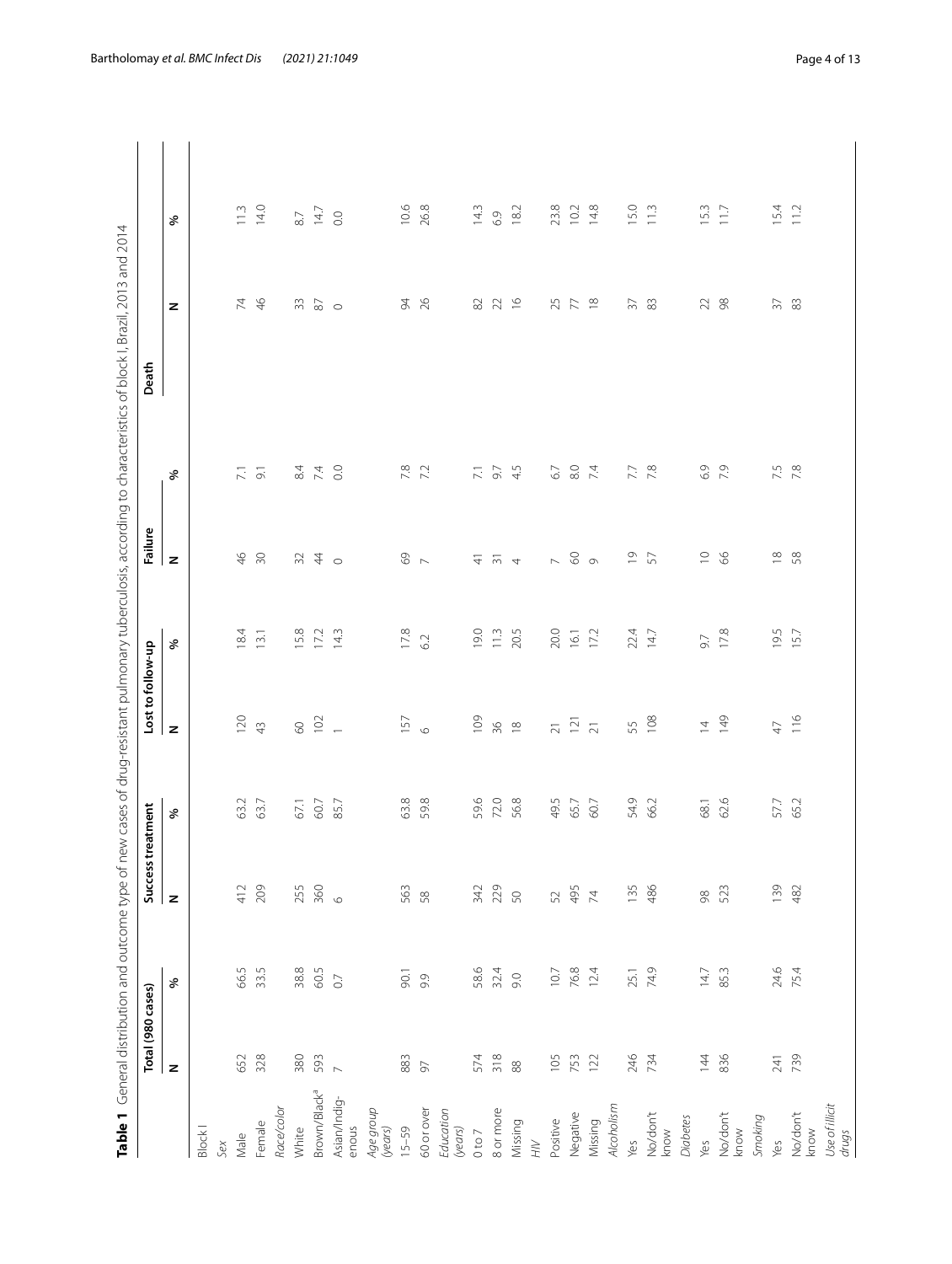|                                                              | Total (980 cases) |       | Success treatment |      | Lost to follow-up |      | Failure        |           | Death |               |               |  |
|--------------------------------------------------------------|-------------------|-------|-------------------|------|-------------------|------|----------------|-----------|-------|---------------|---------------|--|
|                                                              | z                 | ℅     | z                 | ৡ    | z                 | ℅    | z              | ℅         |       | z             | ৡ             |  |
| Yes                                                          | 162               | 16.5  | 2                 | 48.8 | 52                | 32.1 | $\supseteq$    | 62        |       | $\bar{\sim}$  | 13.0          |  |
| No/don't<br>know                                             | 818               | 83.5  | 542               | 66.3 | $\overline{11}$   | 13.6 | 89             | $\approx$ |       | 99            | 12.1          |  |
| or conditions <sup>o</sup><br>Other associ-<br>ated diseases |                   |       |                   |      |                   |      |                |           |       |               |               |  |
| Yes                                                          | 164               | 167   | 50                | 59.1 | $\overline{21}$   | 12.8 | $\overline{4}$ | 85        |       | 32            | 19.5          |  |
| No/don't<br>know                                             | 816               | 83.3  | 524               | 64.2 | 142               | 174  | 62             | 7.6       |       | 88            | 10.8          |  |
| Prison popula-<br>tion                                       |                   |       |                   |      |                   |      |                |           |       |               |               |  |
| Yes                                                          | $\frac{46}{5}$    | 47    | $\approx$         | 65.2 | $\overline{4}$    | 30.4 |                | 2.2       |       |               |               |  |
| $\frac{1}{2}$                                                | 934               | 95.3  | 591               | 63.3 | 149               | 16.0 | 75             | 8.0       |       | $\frac{1}{9}$ | $2.2$<br>12.7 |  |
| Total                                                        | 980               | 100.0 | 621               | 63.4 | 163               | 16.6 | 76             | 7.8       |       | 120           | 12.2          |  |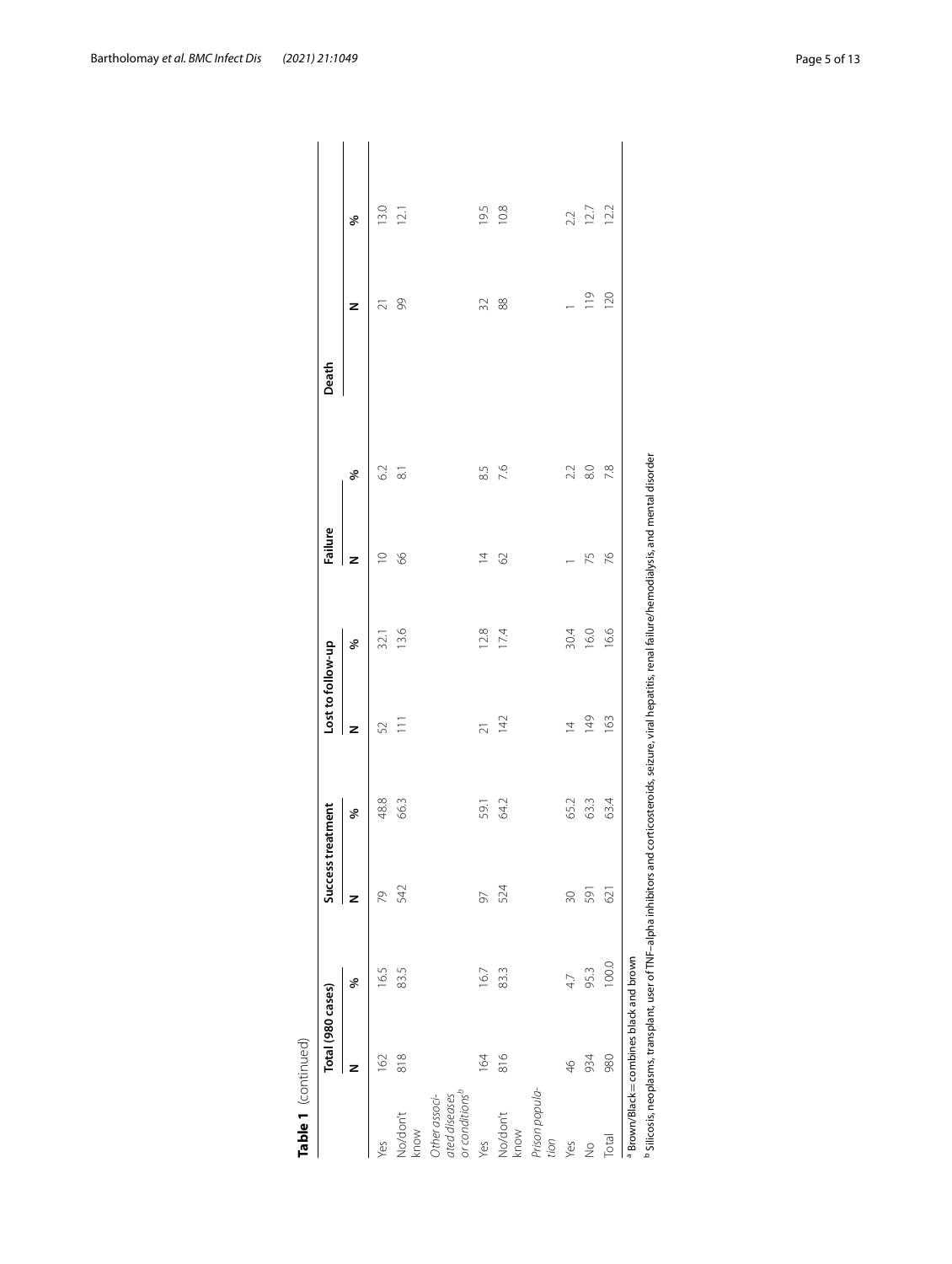<span id="page-5-0"></span>**Table 2** General distribution and outcome type of new cases of drug-resistant tuberculosis, according to characteristics of block II, Brazil, 2013 and 2014

|                                                  |     | Total (980 cases) | <b>Success</b><br>treatment |      | Lost to<br>follow-up |      | <b>Failure</b> |      | Death          |      |
|--------------------------------------------------|-----|-------------------|-----------------------------|------|----------------------|------|----------------|------|----------------|------|
|                                                  | N   | $\%$              | N                           | $\%$ | N                    | $\%$ | N              | $\%$ | N              | $\%$ |
| <b>Block II</b>                                  |     |                   |                             |      |                      |      |                |      |                |      |
| Cavitation                                       |     |                   |                             |      |                      |      |                |      |                |      |
| Yes                                              | 753 | 76.8              | 474                         | 62.9 | 127                  | 16.9 | 62             | 8.2  | 90             | 12.0 |
| <b>No</b>                                        | 227 | 23.2              | 147                         | 64.8 | 36                   | 15.9 | 14             | 6.2  | 30             | 13.2 |
| Bilateral disease                                |     |                   |                             |      |                      |      |                |      |                |      |
| Yes                                              | 614 | 62.7              | 369                         | 60.1 | 101                  | 16.4 | 57             | 9.3  | 87             | 14.2 |
| <b>No</b>                                        | 366 | 37.3              | 252                         | 68.9 | 62                   | 16.9 | 19             | 5.2  | 33             | 9.0  |
| Resistance type                                  |     |                   |                             |      |                      |      |                |      |                |      |
| Primary                                          | 231 | 23.6              | 166                         | 71.9 | 32                   | 13.9 | 15             | 6.5  | 18             | 7.8  |
| Acquired                                         | 749 | 76.4              | 455                         | 60.7 | 131                  | 17.5 | 61             | 8.1  | 102            | 13.6 |
| Initial resistance pattern                       |     |                   |                             |      |                      |      |                |      |                |      |
| MDR/RR                                           | 965 | 98.5              | 616                         | 63.8 | 162                  | 16.8 | 74             | 7.7  | 113            | 11.7 |
| <b>XDR</b>                                       | 15  | 1.5               | 5                           | 33.3 | 1                    | 6.7  | $\overline{2}$ | 13.3 | 7              | 46.7 |
| Initial scheme type                              |     |                   |                             |      |                      |      |                |      |                |      |
| Individualized                                   | 873 | 89.1              | 558                         | 63.9 | 142                  | 16.3 | 66             | 7.6  | 107            | 12.3 |
| Standardized                                     | 107 | 10.9              | 63                          | 58.9 | 21                   | 19.6 | 10             | 9.3  | 13             | 12.1 |
| Fluoroquinolone treatment                        |     |                   |                             |      |                      |      |                |      |                |      |
| Only used Lfx or Mfx                             | 935 | 95.4              | 594                         | 63.5 | 158                  | 16.9 | 70             | 7.5  | 113            | 12.1 |
| Only used Ofx                                    | 12  | 1.2               | 6                           | 50.0 | 3                    | 25.0 | $\overline{2}$ | 16.7 | $\mathbf{1}$   | 8.3  |
| Used more than one fluorquinolone or did not use | 33  | 3.4               | 21                          | 63.6 | $\overline{2}$       | 6.1  | $\overline{4}$ | 12.1 | 6              | 18.2 |
| Injectable drug treatment                        |     |                   |                             |      |                      |      |                |      |                |      |
| Just used Am                                     | 242 | 24.7              | 151                         | 62.4 | 41                   | 16.9 | 17             | 7.0  | 33             | 13.6 |
| Only used S                                      | 607 | 61.9              | 391                         | 64.4 | 103                  | 17.0 | 41             | 6.8  | 72             | 11.9 |
| Only used Cm                                     | 49  | 5.0               | 30                          | 61.2 | 10                   | 20.4 | 5              | 10.2 | $\overline{4}$ | 8.2  |
| Used more than one injectable or did not use     | 82  | 8.4               | 49                          | 59.8 | 9                    | 11.0 | 13             | 15.9 | 11             | 13.4 |
| Total                                            | 980 | 100.0             | 621                         | 63.4 | 163                  | 16.6 | 76             | 7.8  | 120            | 12.2 |

*MDR* multidrug resistant, *RR* resistant to rifampicin diagnosed by GeneXpert MTB/RIF® (RR), *XDR* extensively resistant, *Lfx* levofoxacin, *Mfx* moxifoxacin, *Ofx* ofoxacino, *Am* amikacin, *S* streptomycin, *Cm* capreomycin

0.46–0.99) and only minor adverse reactions recorded compared to no adverse reactions recorded ( $OR = 0.5$ ; 95% CI: 0.25–0.83) were protective factors against LFU in the bivariate analysis (Fig. [1](#page-7-0) and Table [5](#page-9-0)).

Exhibiting disease in both lungs ( $OR = 2.0$ ; 95% CI: 1.09–3.62), using more than one or not using an injectable drug compared to the use of amikacin ( $OR = 2.8$ ; 95% CI: 1.05–7.69), and reporting unfavorable clinical evolution (OR=18.0; 95% CI: 10.18–31.90) were associated with failure (Fig. [2](#page-7-1) and Table [5](#page-9-0)).

The case had a greater chance of ending in death when the individual was brown/black ( $OR = 1.7$ ; 95% CI: 1.08– 2.77), 60 years or older (OR=3.4; 95% CI: 1.90–6.03), zero to seven years of education  $(OR=1.9; 95\% \text{ CI})$ 1.09–3.19), or missing education information ( $OR = 2.8$ ; 95% CI: 1.27–6.02), HIV positive (OR=2.7; 95% CI: 1.45–4.83), disease affecting both lungs ( $OR=1.9$ ; 95% CI: 1.20–3.08), acquired resistance type  $(OR=1.8;$  95% CI: 1.02–3.31), XDR resistance (OR=7.3; 95% CI: 1.97–27.09), and notifed unfavorable clinical evolution  $(OR = 3.3; 95\% CI: 2.02–5.44)$ . On the other hand, change in treatment regimen due to a major adverse reaction or increased the resistance pattern was a protective factor  $(OR = 0.4; 95\% \text{ CI } 0.17 - 0.76)$  (Fig. [3](#page-8-0) and Table [5\)](#page-9-0). The table with the fnal adjusted model is in Additional fle [1](#page-11-13): Table S4.

#### **Discussion**

The treatment success for individuals in the study cohort (63.4%) was higher than that achieved worldwide (55%) in 2016 for cases of MDR/RR-TB; however, it was still far short of the values considered acceptable by the WHO [[1\]](#page-11-0). Our analysis evidenced that the factors related to the unfavorable outcomes studied are distinct and multifactorial. Individual and follow-up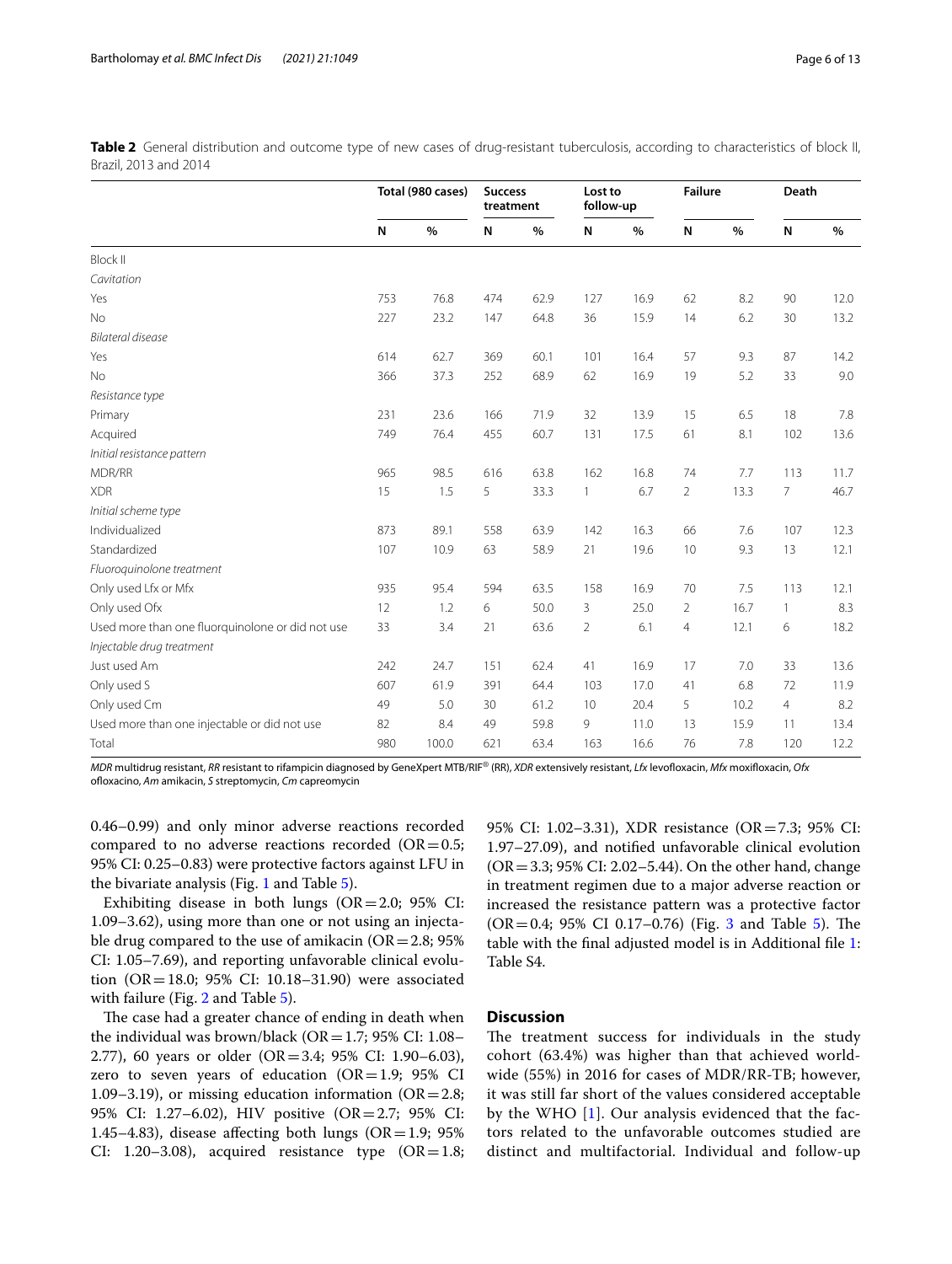<span id="page-6-0"></span>**Table 3** General distribution and outcome type of new cases of drug-resistant pulmonary tuberculosis, according to characteristics of block III, Brazil, 2013 and 2014

|                                                  |     | Total (980 cases) |     | <b>Success treatment</b> |                | Lost to follow-up | <b>Failure</b> |      | Death |      |
|--------------------------------------------------|-----|-------------------|-----|--------------------------|----------------|-------------------|----------------|------|-------|------|
|                                                  | N   | $\%$              | N   | $\%$                     | N              | $\%$              | N              | %    | N     | $\%$ |
| <b>Block III</b>                                 |     |                   |     |                          |                |                   |                |      |       |      |
| Resides in different municipality than treatment |     |                   |     |                          |                |                   |                |      |       |      |
| Yes                                              | 414 | 42.2              | 273 | 65.9                     | 56             | 13.5              | 38             | 9.2  | 47    | 11.4 |
| No                                               | 566 | 57.8              | 348 | 61.5                     | 107            | 18.9              | 38             | 6.7  | 73    | 12.9 |
| Reported unfavorable clinical evaluation         |     |                   |     |                          |                |                   |                |      |       |      |
| Yes                                              | 215 | 21.9              | 75  | 34.9                     | 49             | 22.8              | 52             | 24.2 | 39    | 18.1 |
| <b>No</b>                                        | 765 | 78.1              | 546 | 71.4                     | 114            | 14.9              | 24             | 3.1  | 81    | 10.6 |
| Changed regimen type                             |     |                   |     |                          |                |                   |                |      |       |      |
| Yes                                              | 154 | 15.7              | 109 | 70.8                     | 17             | 11.0              | 16             | 10.4 | 12    | 7.8  |
| <b>No</b>                                        | 826 | 84.3              | 512 | 62.0                     | 146            | 17.7              | 60             | 7.3  | 108   | 13.1 |
| Had adverse reaction                             |     |                   |     |                          |                |                   |                |      |       |      |
| No adverse reaction records                      | 757 | 77.2              | 459 | 60.6                     | 142            | 18.8              | 57             | 7.5  | 99    | 13.1 |
| Only minor adverse reactions                     | 158 | 16.1              | 114 | 72.2                     | 14             | 8.9               | 17             | 10.8 | 13    | 8.2  |
| At least one major adverse reaction              | 65  | 6.6               | 48  | 73.8                     | $\overline{7}$ | 10.8              | $\overline{2}$ | 3.1  | 8     | 12.3 |
| Total                                            | 980 | 100.0             | 621 | 63.4                     | 163            | 16.6              | 76             | 7.8  | 120   | 12.2 |

<span id="page-6-1"></span>**Table 4** General distribution and outcome type of new cases of drug-resistant pulmonary tuberculosis, according to characteristics of block IV, Brazil, 2013 and 2014

|                                                                              | <b>Total</b><br>(980 cases) |       |     | <b>Success treatment</b> |     | Lost to follow-up | <b>Failure</b> |      | Death |      |
|------------------------------------------------------------------------------|-----------------------------|-------|-----|--------------------------|-----|-------------------|----------------|------|-------|------|
|                                                                              | N                           | $\%$  | N   | $\%$                     | N   | $\%$              | N              | $\%$ | N     | $\%$ |
| <b>Block IV</b>                                                              |                             |       |     |                          |     |                   |                |      |       |      |
| Previous TB events                                                           |                             |       |     |                          |     |                   |                |      |       |      |
| Up to 3 events                                                               | 878                         | 89.6  | 568 | 64.7                     | 138 | 15.7              | 70             | 8.0  | 102   | 11.6 |
| 4 events or more                                                             | 102                         | 10.4  | 53  | 52.0                     | 25  | 24.5              | 6              | 5.9  | 18    | 17.6 |
| Time between the first TB diagnosis and the onset of TB-DR treatment (years) |                             |       |     |                          |     |                   |                |      |       |      |
| $Up$ to 1                                                                    | 471                         | 48.1  | 299 | 63.5                     | 80  | 17.0              | 40             | 8.5  | 52    | 11.0 |
| $1$ to $3$                                                                   | 236                         | 24.1  | 152 | 64.4                     | 42  | 17.8              | 17             | 7.2  | 25    | 10.6 |
| More than 3                                                                  | 273                         | 27.9  | 170 | 62.3                     | 41  | 15.0              | 19             | 7.0  | 43    | 15.8 |
| Total                                                                        | 980                         | 100.0 | 621 | 63.4                     | 163 | 16.6              | 76             | 7.8  | 120   | 12.2 |

*TB* tuberculosis, *DR* drug resistant

treatment factors were related to LFU. For failure, the clinical characteristics, proposed treatment, and follow-up stand out. For death, issues related to individual, clinical, treatment characteristics, and follow-up treatment are related to this outcome. The protective efect against LFU of recorded minor adverse reactions compared to no recorded adverse reactions suggests that factors related to the quality of health services, which were not included in the study, may also infuence unfavorable outcomes of DR-TB. The hypothesis is that health units with professionals that were more sensitive to user complaints, where the presence of minor adverse reactions is valued, obtained better treatment outcomes.

Low education was associated with LFU and death. Several studies have already associated education with adherence to sensitive and MDR-TB treatment [\[10](#page-11-8), [16–](#page-11-15) [18\]](#page-12-0). The significance of this finding can be extrapolated to their conditions, as education is recognized as a proxy of socioeconomic status  $[19]$  $[19]$  $[19]$ . The same can be said for brown/black race/color [[16](#page-11-15)[20](#page-12-2)], which was also associated with death. Research has already proven that the mitigation of social determinants is essential to control TB [\[21](#page-12-3)]. However, for DR-TB, this is not enough for therapeutic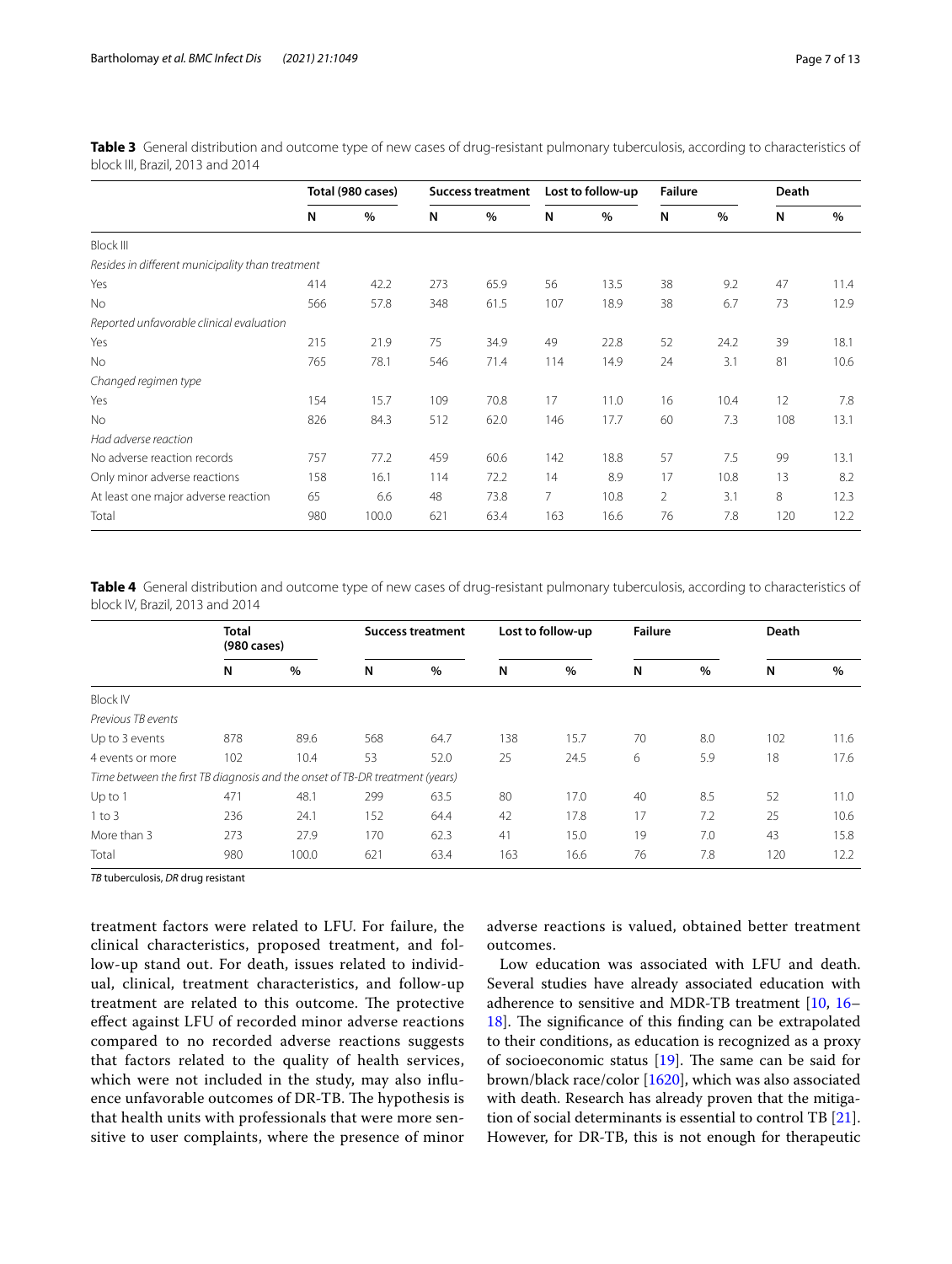

<span id="page-7-0"></span>

<span id="page-7-1"></span>success. A study that assessed the impact on the outcome of DR-TB of social and economic intervention demonstrated satisfactory results for adherence but no impact on treatment failure [[22\]](#page-12-4).

Having lesions detected in both lungs suggests a late diagnosis and this factor was related to failure and death, as was also found in other studies [\[18](#page-12-0), [23](#page-12-5), [24\]](#page-12-6). In the study period, the GeneXpert MTB/RIF® was just being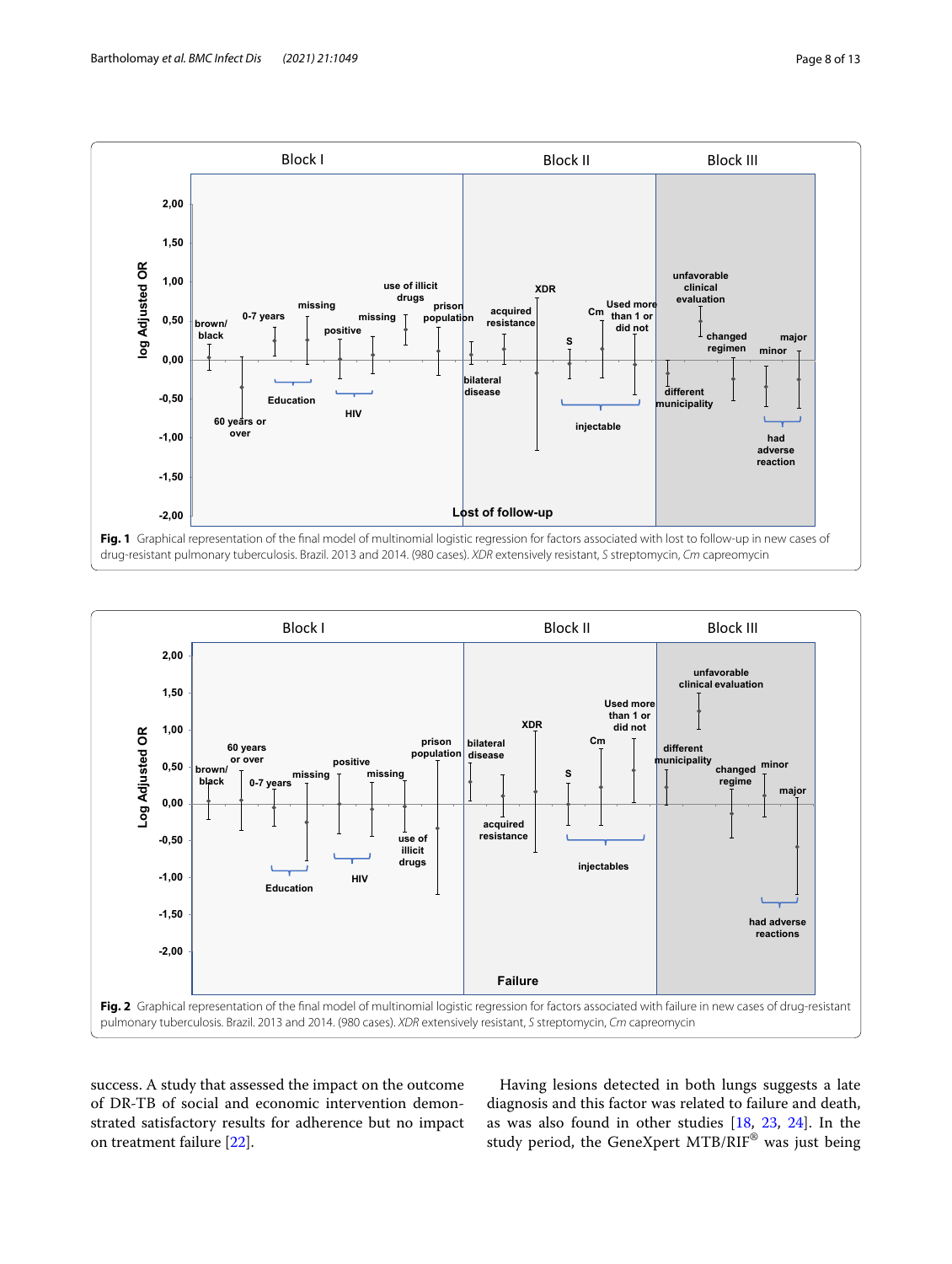

<span id="page-8-0"></span>implemented in Brazil and culture was taken for 26% and 42% for new and retreatment cases, respectively [ $25$ ]. These results confirm the difficulty in making the diagnosis of MDR/RR-TB and corroborates the hypothesis that individuals arrived too late for treatment, infuencing therapeutic success. The GeneXpert  $MTB/RIF^{\otimes}$ established in Brazil can diagnose 57% of new TB cases; however, only 33% of new cases in the country performed GeneXpert MTB/RIF®  $[25]$  $[25]$ . These results suggest that the available laboratory network is still not suitable for sending samples to laboratories with equipment or that the TB diagnostic algorithm is not being complied with according to national recommendations, making access to the exam more difficult  $[3]$  $[3]$ . The protective association against LFU of living in a municipality other than the treatment location also may indicate that access to DR-TB diagnosis and treatment may have infuenced the outcome. The individuals who obtain DR-TB diagnosis in smaller municipalities, without TB reference services are probably diferent from those who live in large cities, where access to diagnosis DR-TB is broader.

Alcoholism has already been associated with the worst outcomes of sensitive and MDR-TB [[9,](#page-11-7) [16](#page-11-15), [26,](#page-12-8) [27](#page-12-9)]. This same association occurred in the bivariate analysis of this study for LFU and death, but it was not maintained in the final model. The inclusion in the final model of variables related to alcoholism, including illicit drug use and education, may explain why alcoholism did not remain associated. A study that evaluated the relationship between alcohol consumption and the outcome of MDR-TB treatment concluded that this consumption may be an indicator for other behavioral disorders [\[27](#page-12-9)], such as illicit drug use, which maintained the association with LFU in the fnal model. Another factor that may have infuenced this result is the lack of a standardized defnition of alcoholism in the TB notifcation forms.

The gender difference was not found to influence the DR-TB treatment outcomes assessed in this study, which corroborates other studies carried out in Brazil and in other BRICS countries [\[10](#page-11-8), [27,](#page-12-9) [28](#page-12-10)]. However, studies about sensitive tuberculosis have already associated males with less chances for cure, which could be because men seek health services less often and how the health services organize their programmatic activities, prioritizing the maternal and child population [\[29](#page-12-11), [30](#page-12-12)].

The association between the XDR resistance pattern and death was expected [\[3](#page-11-2)]. With the launch in 2019 of the TB Guidelines in Brazil, the MoH reinforced the need for early diagnosis of these cases, recommending considering failure of the frst treatment of tuberculosis to be MDR-TB when there is no bacteriological conversion and no clinical improvement after eight months of treatment. In addition, these Guidelines also standardize the therapeutic regimen for XDR-TB, which before publication was only performed individually [[3\]](#page-11-2).

The final multivariate model associated HIV positivity with death. Studies have already found this result [\[9](#page-11-7), [31](#page-12-13), [32\]](#page-12-14), as well as the greater occurrence of adverse efects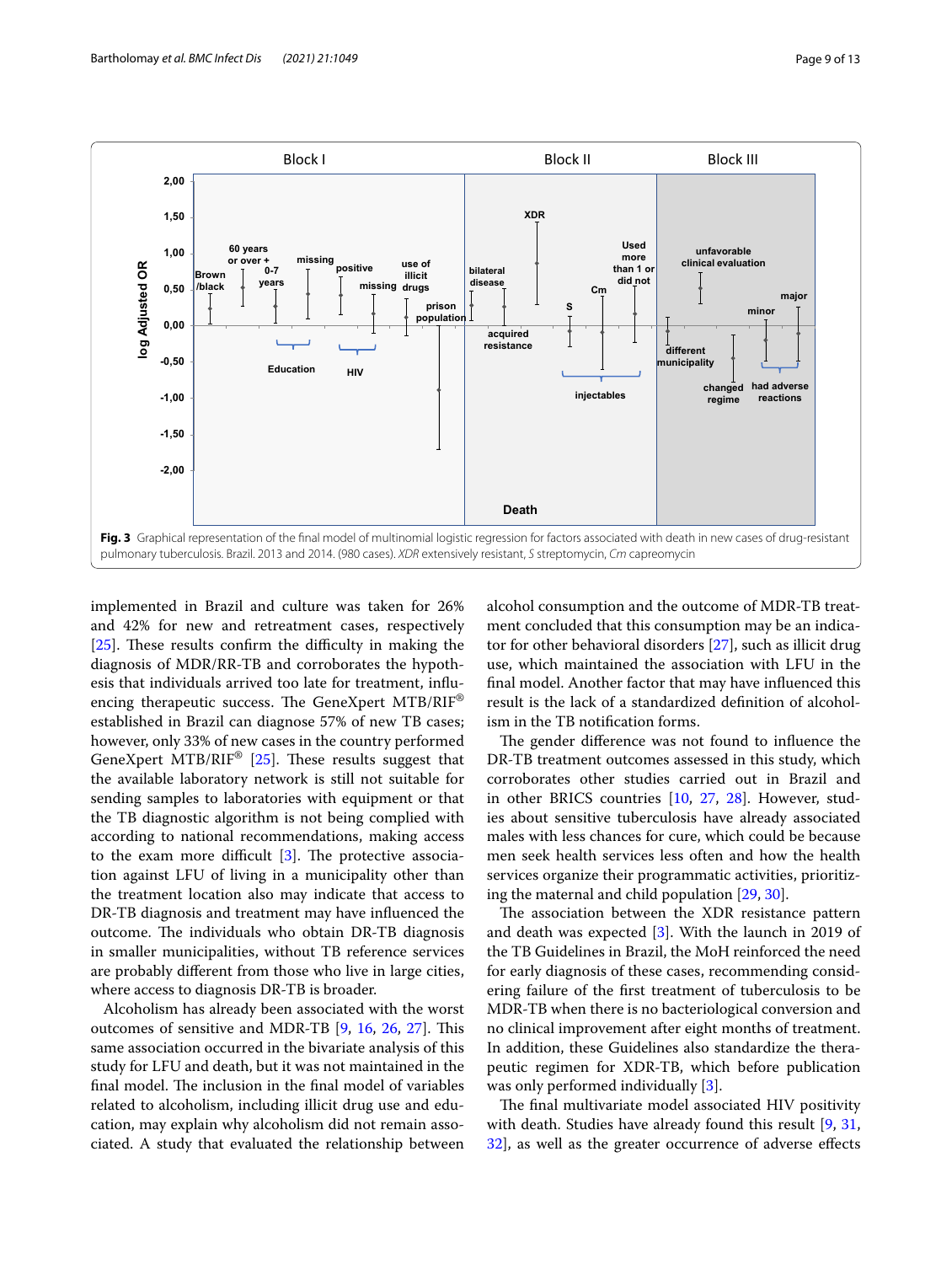<span id="page-9-0"></span>**Table 5** Final model resulting from multinomial logistic regression for factors associated with unfavorable outcomes in new cases of drug-resistant pulmonary tuberculosis, Brazil, 2013 and 2014. (980 cases)

| p value* Adjusted OR (CI95%)<br>Adjusted OR (CI95%)<br>p value* Adjusted OR (CI95%)<br>p value*<br><b>Block I</b><br>Race/color<br>1.0<br>White<br>1.0<br>1.0<br>Brown/Black1<br>1.1<br>$(0.73 - 1.58)$ 0.72<br>1.1<br>1.7<br>$(0.62 - 1.90)$<br>0.76<br>$(1.08 - 2.77)$<br>0.02<br>$(0.08 - 6.77)$ 0.80<br>0.99<br>0.99<br>Asian/Indigenous<br>0.8<br>Age group (years)<br>$15 - 59$<br>1.0<br>1.0<br>1.0<br>60 or more<br>0.4<br>$(0.18 - 1.09)$ 0.08<br>1.1<br>$(0.44 - 2.82)$<br>0.81<br>3.4<br>$(1.90 - 6.03)$<br>< 0.01<br>Education (years)<br>$0$ to $7$<br>1.8<br>$(1.13 - 2.66)$ 0.01<br>0.9<br>0.69<br>1.9<br>0.02<br>$(0.50 - 1.59)$<br>$(1.09 - 3.19)$<br>1.0<br>1.0<br>1.0<br>8 or more<br>1.8<br>0.6<br>2.8<br>0.01<br>$(0.89 - 3.62)$ 0.10<br>$(0.17 - 1.90)$<br>0.36<br>$(1.27 - 6.02)$<br>Missing<br>HIV<br>Positive<br>1.0<br>$(0.57 - 1.85)$ 0.94<br>1.0<br>0.99<br>2.7<br>< 0.01<br>$(0.39 - 2.52)$<br>$(1.45 - 4.83)$<br>1.0<br>1.0<br>1.0<br>Negative<br>0.8<br>1.2<br>$(0.66 - 2.02)$ 0.61<br>0.70<br>1.5<br>Missing<br>$(0.36 - 1.97)$<br>$(0.79 - 2.76)$<br>0.22<br>Use of illicit drugs<br>0.9<br>2.5<br>$(1.57 - 3.82) < 0.01$<br>1.3<br>0.37<br>Yes<br>$(0.41 - 2.06)$<br>0.84<br>$(0.73 - 2.38)$<br>No/don't know<br>1.0<br>1.0<br>1.0<br>Prison population<br>1.3<br>$(0.64 - 2.65)$ 0.48<br>0.5<br>$(0.06 - 3.85)$<br>0.1<br>Yes<br>0.48<br>$(0.02 - 1.01)$<br>0.05<br>No/don't know<br>1.0<br>1.0<br>1.0<br><b>Block II</b><br>Bilateral disease<br>1.2<br>$(0.89 - 1.71)$ 0.43<br>2.0<br>$(1.09 - 3.62)$<br>0.03<br>1.9<br>0.01<br>Yes<br>$(1.20 - 3.08)$<br>1.0<br>1.0<br>1.0<br>No.<br>Resistance type<br>1.0<br>1.0<br>1.0<br>Primary<br>Acquired<br>1.3<br>1.8<br>1.4<br>$(0.87 - 2.17)$ 0.17<br>$(0.66 - 2.50)$<br>0.47<br>$(1.02 - 3.31)$<br>0.04<br>Initial resistance pattern<br>MDR/RR<br>1.0<br>1.0<br>1.0<br>1.5<br><b>XDR</b><br>0.7<br>7.3<br>$(0.07 - 6.25)$ 0.73<br>$(0.22 - 9.69)$<br>0.70<br>$(1.97 - 27.09)$<br>< 0.01<br>Injectable drug treatment<br>Only used Am<br>1.0<br>1.0<br>1.0<br>Only used S<br>$(0.52 - 1.38)$<br>0.9<br>$(0.58 - 1.38)$ 0.61<br>1.0<br>$(0.51 - 1.90)$<br>0.97<br>0.8<br>0.50<br>Only use Cm<br>1.7<br>1.4<br>$(0.59 - 3.24)$ 0.46<br>$(0.51 - 5.55)$<br>0.8<br>$(0.25 - 2.61)$<br>0.73<br>0.40<br>Used more than one inject-<br>0.9<br>2.8<br>1.5<br>$(0.60 - 3.61)$<br>0.40<br>$(0.36 - 2.13)$ 0.76<br>$(1.05 - 7.69)$<br>0.04<br>able or did not use<br><b>Block III</b><br>Resides in different municipality than treatment<br>0.7<br>$(0.46 - 0.99)$ 0.04<br>1.7<br>Yes<br>$(0.97 - 2.92)$<br>0.07<br>0.8<br>$(0.54 - 1.31)$<br>0.45<br>1.0<br>1.0<br>1.0<br>No<br>Reported unfavorable clinical evaluation<br>3.1<br>18.0<br>< 0.01<br>Yes<br>$(2.02 - 4.86) < 0.01$<br>$(10.18 - 31.90)$ < 0.01<br>3.3<br>$(2.02 - 5.44)$<br>1.0<br>1.0<br>No<br>1.0<br>Changed regimen type<br>Yes<br>0.6<br>$(0.30 - 1.07)$ 0.08<br>0.7<br>$(0.35 - 1.57)$<br>0.43<br>0.4<br>$(0.17 - 0.76)$<br>0.01 | Lost to follow-up |  | <b>Failure</b> |  | Death |  |
|--------------------------------------------------------------------------------------------------------------------------------------------------------------------------------------------------------------------------------------------------------------------------------------------------------------------------------------------------------------------------------------------------------------------------------------------------------------------------------------------------------------------------------------------------------------------------------------------------------------------------------------------------------------------------------------------------------------------------------------------------------------------------------------------------------------------------------------------------------------------------------------------------------------------------------------------------------------------------------------------------------------------------------------------------------------------------------------------------------------------------------------------------------------------------------------------------------------------------------------------------------------------------------------------------------------------------------------------------------------------------------------------------------------------------------------------------------------------------------------------------------------------------------------------------------------------------------------------------------------------------------------------------------------------------------------------------------------------------------------------------------------------------------------------------------------------------------------------------------------------------------------------------------------------------------------------------------------------------------------------------------------------------------------------------------------------------------------------------------------------------------------------------------------------------------------------------------------------------------------------------------------------------------------------------------------------------------------------------------------------------------------------------------------------------------------------------------------------------------------------------------------------------------------------------------------------------------------------------------------------------------------------------------------------------------------------------------------------------------------------------------------------------------------------------------------------------------------------------------------------------------------------------------------------------------------------------------------------------------|-------------------|--|----------------|--|-------|--|
|                                                                                                                                                                                                                                                                                                                                                                                                                                                                                                                                                                                                                                                                                                                                                                                                                                                                                                                                                                                                                                                                                                                                                                                                                                                                                                                                                                                                                                                                                                                                                                                                                                                                                                                                                                                                                                                                                                                                                                                                                                                                                                                                                                                                                                                                                                                                                                                                                                                                                                                                                                                                                                                                                                                                                                                                                                                                                                                                                                                |                   |  |                |  |       |  |
|                                                                                                                                                                                                                                                                                                                                                                                                                                                                                                                                                                                                                                                                                                                                                                                                                                                                                                                                                                                                                                                                                                                                                                                                                                                                                                                                                                                                                                                                                                                                                                                                                                                                                                                                                                                                                                                                                                                                                                                                                                                                                                                                                                                                                                                                                                                                                                                                                                                                                                                                                                                                                                                                                                                                                                                                                                                                                                                                                                                |                   |  |                |  |       |  |
|                                                                                                                                                                                                                                                                                                                                                                                                                                                                                                                                                                                                                                                                                                                                                                                                                                                                                                                                                                                                                                                                                                                                                                                                                                                                                                                                                                                                                                                                                                                                                                                                                                                                                                                                                                                                                                                                                                                                                                                                                                                                                                                                                                                                                                                                                                                                                                                                                                                                                                                                                                                                                                                                                                                                                                                                                                                                                                                                                                                |                   |  |                |  |       |  |
|                                                                                                                                                                                                                                                                                                                                                                                                                                                                                                                                                                                                                                                                                                                                                                                                                                                                                                                                                                                                                                                                                                                                                                                                                                                                                                                                                                                                                                                                                                                                                                                                                                                                                                                                                                                                                                                                                                                                                                                                                                                                                                                                                                                                                                                                                                                                                                                                                                                                                                                                                                                                                                                                                                                                                                                                                                                                                                                                                                                |                   |  |                |  |       |  |
|                                                                                                                                                                                                                                                                                                                                                                                                                                                                                                                                                                                                                                                                                                                                                                                                                                                                                                                                                                                                                                                                                                                                                                                                                                                                                                                                                                                                                                                                                                                                                                                                                                                                                                                                                                                                                                                                                                                                                                                                                                                                                                                                                                                                                                                                                                                                                                                                                                                                                                                                                                                                                                                                                                                                                                                                                                                                                                                                                                                |                   |  |                |  |       |  |
|                                                                                                                                                                                                                                                                                                                                                                                                                                                                                                                                                                                                                                                                                                                                                                                                                                                                                                                                                                                                                                                                                                                                                                                                                                                                                                                                                                                                                                                                                                                                                                                                                                                                                                                                                                                                                                                                                                                                                                                                                                                                                                                                                                                                                                                                                                                                                                                                                                                                                                                                                                                                                                                                                                                                                                                                                                                                                                                                                                                |                   |  |                |  |       |  |
|                                                                                                                                                                                                                                                                                                                                                                                                                                                                                                                                                                                                                                                                                                                                                                                                                                                                                                                                                                                                                                                                                                                                                                                                                                                                                                                                                                                                                                                                                                                                                                                                                                                                                                                                                                                                                                                                                                                                                                                                                                                                                                                                                                                                                                                                                                                                                                                                                                                                                                                                                                                                                                                                                                                                                                                                                                                                                                                                                                                |                   |  |                |  |       |  |
|                                                                                                                                                                                                                                                                                                                                                                                                                                                                                                                                                                                                                                                                                                                                                                                                                                                                                                                                                                                                                                                                                                                                                                                                                                                                                                                                                                                                                                                                                                                                                                                                                                                                                                                                                                                                                                                                                                                                                                                                                                                                                                                                                                                                                                                                                                                                                                                                                                                                                                                                                                                                                                                                                                                                                                                                                                                                                                                                                                                |                   |  |                |  |       |  |
|                                                                                                                                                                                                                                                                                                                                                                                                                                                                                                                                                                                                                                                                                                                                                                                                                                                                                                                                                                                                                                                                                                                                                                                                                                                                                                                                                                                                                                                                                                                                                                                                                                                                                                                                                                                                                                                                                                                                                                                                                                                                                                                                                                                                                                                                                                                                                                                                                                                                                                                                                                                                                                                                                                                                                                                                                                                                                                                                                                                |                   |  |                |  |       |  |
|                                                                                                                                                                                                                                                                                                                                                                                                                                                                                                                                                                                                                                                                                                                                                                                                                                                                                                                                                                                                                                                                                                                                                                                                                                                                                                                                                                                                                                                                                                                                                                                                                                                                                                                                                                                                                                                                                                                                                                                                                                                                                                                                                                                                                                                                                                                                                                                                                                                                                                                                                                                                                                                                                                                                                                                                                                                                                                                                                                                |                   |  |                |  |       |  |
|                                                                                                                                                                                                                                                                                                                                                                                                                                                                                                                                                                                                                                                                                                                                                                                                                                                                                                                                                                                                                                                                                                                                                                                                                                                                                                                                                                                                                                                                                                                                                                                                                                                                                                                                                                                                                                                                                                                                                                                                                                                                                                                                                                                                                                                                                                                                                                                                                                                                                                                                                                                                                                                                                                                                                                                                                                                                                                                                                                                |                   |  |                |  |       |  |
|                                                                                                                                                                                                                                                                                                                                                                                                                                                                                                                                                                                                                                                                                                                                                                                                                                                                                                                                                                                                                                                                                                                                                                                                                                                                                                                                                                                                                                                                                                                                                                                                                                                                                                                                                                                                                                                                                                                                                                                                                                                                                                                                                                                                                                                                                                                                                                                                                                                                                                                                                                                                                                                                                                                                                                                                                                                                                                                                                                                |                   |  |                |  |       |  |
|                                                                                                                                                                                                                                                                                                                                                                                                                                                                                                                                                                                                                                                                                                                                                                                                                                                                                                                                                                                                                                                                                                                                                                                                                                                                                                                                                                                                                                                                                                                                                                                                                                                                                                                                                                                                                                                                                                                                                                                                                                                                                                                                                                                                                                                                                                                                                                                                                                                                                                                                                                                                                                                                                                                                                                                                                                                                                                                                                                                |                   |  |                |  |       |  |
|                                                                                                                                                                                                                                                                                                                                                                                                                                                                                                                                                                                                                                                                                                                                                                                                                                                                                                                                                                                                                                                                                                                                                                                                                                                                                                                                                                                                                                                                                                                                                                                                                                                                                                                                                                                                                                                                                                                                                                                                                                                                                                                                                                                                                                                                                                                                                                                                                                                                                                                                                                                                                                                                                                                                                                                                                                                                                                                                                                                |                   |  |                |  |       |  |
|                                                                                                                                                                                                                                                                                                                                                                                                                                                                                                                                                                                                                                                                                                                                                                                                                                                                                                                                                                                                                                                                                                                                                                                                                                                                                                                                                                                                                                                                                                                                                                                                                                                                                                                                                                                                                                                                                                                                                                                                                                                                                                                                                                                                                                                                                                                                                                                                                                                                                                                                                                                                                                                                                                                                                                                                                                                                                                                                                                                |                   |  |                |  |       |  |
|                                                                                                                                                                                                                                                                                                                                                                                                                                                                                                                                                                                                                                                                                                                                                                                                                                                                                                                                                                                                                                                                                                                                                                                                                                                                                                                                                                                                                                                                                                                                                                                                                                                                                                                                                                                                                                                                                                                                                                                                                                                                                                                                                                                                                                                                                                                                                                                                                                                                                                                                                                                                                                                                                                                                                                                                                                                                                                                                                                                |                   |  |                |  |       |  |
|                                                                                                                                                                                                                                                                                                                                                                                                                                                                                                                                                                                                                                                                                                                                                                                                                                                                                                                                                                                                                                                                                                                                                                                                                                                                                                                                                                                                                                                                                                                                                                                                                                                                                                                                                                                                                                                                                                                                                                                                                                                                                                                                                                                                                                                                                                                                                                                                                                                                                                                                                                                                                                                                                                                                                                                                                                                                                                                                                                                |                   |  |                |  |       |  |
|                                                                                                                                                                                                                                                                                                                                                                                                                                                                                                                                                                                                                                                                                                                                                                                                                                                                                                                                                                                                                                                                                                                                                                                                                                                                                                                                                                                                                                                                                                                                                                                                                                                                                                                                                                                                                                                                                                                                                                                                                                                                                                                                                                                                                                                                                                                                                                                                                                                                                                                                                                                                                                                                                                                                                                                                                                                                                                                                                                                |                   |  |                |  |       |  |
|                                                                                                                                                                                                                                                                                                                                                                                                                                                                                                                                                                                                                                                                                                                                                                                                                                                                                                                                                                                                                                                                                                                                                                                                                                                                                                                                                                                                                                                                                                                                                                                                                                                                                                                                                                                                                                                                                                                                                                                                                                                                                                                                                                                                                                                                                                                                                                                                                                                                                                                                                                                                                                                                                                                                                                                                                                                                                                                                                                                |                   |  |                |  |       |  |
|                                                                                                                                                                                                                                                                                                                                                                                                                                                                                                                                                                                                                                                                                                                                                                                                                                                                                                                                                                                                                                                                                                                                                                                                                                                                                                                                                                                                                                                                                                                                                                                                                                                                                                                                                                                                                                                                                                                                                                                                                                                                                                                                                                                                                                                                                                                                                                                                                                                                                                                                                                                                                                                                                                                                                                                                                                                                                                                                                                                |                   |  |                |  |       |  |
|                                                                                                                                                                                                                                                                                                                                                                                                                                                                                                                                                                                                                                                                                                                                                                                                                                                                                                                                                                                                                                                                                                                                                                                                                                                                                                                                                                                                                                                                                                                                                                                                                                                                                                                                                                                                                                                                                                                                                                                                                                                                                                                                                                                                                                                                                                                                                                                                                                                                                                                                                                                                                                                                                                                                                                                                                                                                                                                                                                                |                   |  |                |  |       |  |
|                                                                                                                                                                                                                                                                                                                                                                                                                                                                                                                                                                                                                                                                                                                                                                                                                                                                                                                                                                                                                                                                                                                                                                                                                                                                                                                                                                                                                                                                                                                                                                                                                                                                                                                                                                                                                                                                                                                                                                                                                                                                                                                                                                                                                                                                                                                                                                                                                                                                                                                                                                                                                                                                                                                                                                                                                                                                                                                                                                                |                   |  |                |  |       |  |
|                                                                                                                                                                                                                                                                                                                                                                                                                                                                                                                                                                                                                                                                                                                                                                                                                                                                                                                                                                                                                                                                                                                                                                                                                                                                                                                                                                                                                                                                                                                                                                                                                                                                                                                                                                                                                                                                                                                                                                                                                                                                                                                                                                                                                                                                                                                                                                                                                                                                                                                                                                                                                                                                                                                                                                                                                                                                                                                                                                                |                   |  |                |  |       |  |
|                                                                                                                                                                                                                                                                                                                                                                                                                                                                                                                                                                                                                                                                                                                                                                                                                                                                                                                                                                                                                                                                                                                                                                                                                                                                                                                                                                                                                                                                                                                                                                                                                                                                                                                                                                                                                                                                                                                                                                                                                                                                                                                                                                                                                                                                                                                                                                                                                                                                                                                                                                                                                                                                                                                                                                                                                                                                                                                                                                                |                   |  |                |  |       |  |
|                                                                                                                                                                                                                                                                                                                                                                                                                                                                                                                                                                                                                                                                                                                                                                                                                                                                                                                                                                                                                                                                                                                                                                                                                                                                                                                                                                                                                                                                                                                                                                                                                                                                                                                                                                                                                                                                                                                                                                                                                                                                                                                                                                                                                                                                                                                                                                                                                                                                                                                                                                                                                                                                                                                                                                                                                                                                                                                                                                                |                   |  |                |  |       |  |
|                                                                                                                                                                                                                                                                                                                                                                                                                                                                                                                                                                                                                                                                                                                                                                                                                                                                                                                                                                                                                                                                                                                                                                                                                                                                                                                                                                                                                                                                                                                                                                                                                                                                                                                                                                                                                                                                                                                                                                                                                                                                                                                                                                                                                                                                                                                                                                                                                                                                                                                                                                                                                                                                                                                                                                                                                                                                                                                                                                                |                   |  |                |  |       |  |
|                                                                                                                                                                                                                                                                                                                                                                                                                                                                                                                                                                                                                                                                                                                                                                                                                                                                                                                                                                                                                                                                                                                                                                                                                                                                                                                                                                                                                                                                                                                                                                                                                                                                                                                                                                                                                                                                                                                                                                                                                                                                                                                                                                                                                                                                                                                                                                                                                                                                                                                                                                                                                                                                                                                                                                                                                                                                                                                                                                                |                   |  |                |  |       |  |
|                                                                                                                                                                                                                                                                                                                                                                                                                                                                                                                                                                                                                                                                                                                                                                                                                                                                                                                                                                                                                                                                                                                                                                                                                                                                                                                                                                                                                                                                                                                                                                                                                                                                                                                                                                                                                                                                                                                                                                                                                                                                                                                                                                                                                                                                                                                                                                                                                                                                                                                                                                                                                                                                                                                                                                                                                                                                                                                                                                                |                   |  |                |  |       |  |
|                                                                                                                                                                                                                                                                                                                                                                                                                                                                                                                                                                                                                                                                                                                                                                                                                                                                                                                                                                                                                                                                                                                                                                                                                                                                                                                                                                                                                                                                                                                                                                                                                                                                                                                                                                                                                                                                                                                                                                                                                                                                                                                                                                                                                                                                                                                                                                                                                                                                                                                                                                                                                                                                                                                                                                                                                                                                                                                                                                                |                   |  |                |  |       |  |
|                                                                                                                                                                                                                                                                                                                                                                                                                                                                                                                                                                                                                                                                                                                                                                                                                                                                                                                                                                                                                                                                                                                                                                                                                                                                                                                                                                                                                                                                                                                                                                                                                                                                                                                                                                                                                                                                                                                                                                                                                                                                                                                                                                                                                                                                                                                                                                                                                                                                                                                                                                                                                                                                                                                                                                                                                                                                                                                                                                                |                   |  |                |  |       |  |
|                                                                                                                                                                                                                                                                                                                                                                                                                                                                                                                                                                                                                                                                                                                                                                                                                                                                                                                                                                                                                                                                                                                                                                                                                                                                                                                                                                                                                                                                                                                                                                                                                                                                                                                                                                                                                                                                                                                                                                                                                                                                                                                                                                                                                                                                                                                                                                                                                                                                                                                                                                                                                                                                                                                                                                                                                                                                                                                                                                                |                   |  |                |  |       |  |
|                                                                                                                                                                                                                                                                                                                                                                                                                                                                                                                                                                                                                                                                                                                                                                                                                                                                                                                                                                                                                                                                                                                                                                                                                                                                                                                                                                                                                                                                                                                                                                                                                                                                                                                                                                                                                                                                                                                                                                                                                                                                                                                                                                                                                                                                                                                                                                                                                                                                                                                                                                                                                                                                                                                                                                                                                                                                                                                                                                                |                   |  |                |  |       |  |
|                                                                                                                                                                                                                                                                                                                                                                                                                                                                                                                                                                                                                                                                                                                                                                                                                                                                                                                                                                                                                                                                                                                                                                                                                                                                                                                                                                                                                                                                                                                                                                                                                                                                                                                                                                                                                                                                                                                                                                                                                                                                                                                                                                                                                                                                                                                                                                                                                                                                                                                                                                                                                                                                                                                                                                                                                                                                                                                                                                                |                   |  |                |  |       |  |
|                                                                                                                                                                                                                                                                                                                                                                                                                                                                                                                                                                                                                                                                                                                                                                                                                                                                                                                                                                                                                                                                                                                                                                                                                                                                                                                                                                                                                                                                                                                                                                                                                                                                                                                                                                                                                                                                                                                                                                                                                                                                                                                                                                                                                                                                                                                                                                                                                                                                                                                                                                                                                                                                                                                                                                                                                                                                                                                                                                                |                   |  |                |  |       |  |
|                                                                                                                                                                                                                                                                                                                                                                                                                                                                                                                                                                                                                                                                                                                                                                                                                                                                                                                                                                                                                                                                                                                                                                                                                                                                                                                                                                                                                                                                                                                                                                                                                                                                                                                                                                                                                                                                                                                                                                                                                                                                                                                                                                                                                                                                                                                                                                                                                                                                                                                                                                                                                                                                                                                                                                                                                                                                                                                                                                                |                   |  |                |  |       |  |
|                                                                                                                                                                                                                                                                                                                                                                                                                                                                                                                                                                                                                                                                                                                                                                                                                                                                                                                                                                                                                                                                                                                                                                                                                                                                                                                                                                                                                                                                                                                                                                                                                                                                                                                                                                                                                                                                                                                                                                                                                                                                                                                                                                                                                                                                                                                                                                                                                                                                                                                                                                                                                                                                                                                                                                                                                                                                                                                                                                                |                   |  |                |  |       |  |
|                                                                                                                                                                                                                                                                                                                                                                                                                                                                                                                                                                                                                                                                                                                                                                                                                                                                                                                                                                                                                                                                                                                                                                                                                                                                                                                                                                                                                                                                                                                                                                                                                                                                                                                                                                                                                                                                                                                                                                                                                                                                                                                                                                                                                                                                                                                                                                                                                                                                                                                                                                                                                                                                                                                                                                                                                                                                                                                                                                                |                   |  |                |  |       |  |
|                                                                                                                                                                                                                                                                                                                                                                                                                                                                                                                                                                                                                                                                                                                                                                                                                                                                                                                                                                                                                                                                                                                                                                                                                                                                                                                                                                                                                                                                                                                                                                                                                                                                                                                                                                                                                                                                                                                                                                                                                                                                                                                                                                                                                                                                                                                                                                                                                                                                                                                                                                                                                                                                                                                                                                                                                                                                                                                                                                                |                   |  |                |  |       |  |
|                                                                                                                                                                                                                                                                                                                                                                                                                                                                                                                                                                                                                                                                                                                                                                                                                                                                                                                                                                                                                                                                                                                                                                                                                                                                                                                                                                                                                                                                                                                                                                                                                                                                                                                                                                                                                                                                                                                                                                                                                                                                                                                                                                                                                                                                                                                                                                                                                                                                                                                                                                                                                                                                                                                                                                                                                                                                                                                                                                                |                   |  |                |  |       |  |
|                                                                                                                                                                                                                                                                                                                                                                                                                                                                                                                                                                                                                                                                                                                                                                                                                                                                                                                                                                                                                                                                                                                                                                                                                                                                                                                                                                                                                                                                                                                                                                                                                                                                                                                                                                                                                                                                                                                                                                                                                                                                                                                                                                                                                                                                                                                                                                                                                                                                                                                                                                                                                                                                                                                                                                                                                                                                                                                                                                                |                   |  |                |  |       |  |
|                                                                                                                                                                                                                                                                                                                                                                                                                                                                                                                                                                                                                                                                                                                                                                                                                                                                                                                                                                                                                                                                                                                                                                                                                                                                                                                                                                                                                                                                                                                                                                                                                                                                                                                                                                                                                                                                                                                                                                                                                                                                                                                                                                                                                                                                                                                                                                                                                                                                                                                                                                                                                                                                                                                                                                                                                                                                                                                                                                                |                   |  |                |  |       |  |
|                                                                                                                                                                                                                                                                                                                                                                                                                                                                                                                                                                                                                                                                                                                                                                                                                                                                                                                                                                                                                                                                                                                                                                                                                                                                                                                                                                                                                                                                                                                                                                                                                                                                                                                                                                                                                                                                                                                                                                                                                                                                                                                                                                                                                                                                                                                                                                                                                                                                                                                                                                                                                                                                                                                                                                                                                                                                                                                                                                                |                   |  |                |  |       |  |
|                                                                                                                                                                                                                                                                                                                                                                                                                                                                                                                                                                                                                                                                                                                                                                                                                                                                                                                                                                                                                                                                                                                                                                                                                                                                                                                                                                                                                                                                                                                                                                                                                                                                                                                                                                                                                                                                                                                                                                                                                                                                                                                                                                                                                                                                                                                                                                                                                                                                                                                                                                                                                                                                                                                                                                                                                                                                                                                                                                                |                   |  |                |  |       |  |
|                                                                                                                                                                                                                                                                                                                                                                                                                                                                                                                                                                                                                                                                                                                                                                                                                                                                                                                                                                                                                                                                                                                                                                                                                                                                                                                                                                                                                                                                                                                                                                                                                                                                                                                                                                                                                                                                                                                                                                                                                                                                                                                                                                                                                                                                                                                                                                                                                                                                                                                                                                                                                                                                                                                                                                                                                                                                                                                                                                                |                   |  |                |  |       |  |
|                                                                                                                                                                                                                                                                                                                                                                                                                                                                                                                                                                                                                                                                                                                                                                                                                                                                                                                                                                                                                                                                                                                                                                                                                                                                                                                                                                                                                                                                                                                                                                                                                                                                                                                                                                                                                                                                                                                                                                                                                                                                                                                                                                                                                                                                                                                                                                                                                                                                                                                                                                                                                                                                                                                                                                                                                                                                                                                                                                                |                   |  |                |  |       |  |
|                                                                                                                                                                                                                                                                                                                                                                                                                                                                                                                                                                                                                                                                                                                                                                                                                                                                                                                                                                                                                                                                                                                                                                                                                                                                                                                                                                                                                                                                                                                                                                                                                                                                                                                                                                                                                                                                                                                                                                                                                                                                                                                                                                                                                                                                                                                                                                                                                                                                                                                                                                                                                                                                                                                                                                                                                                                                                                                                                                                |                   |  |                |  |       |  |
|                                                                                                                                                                                                                                                                                                                                                                                                                                                                                                                                                                                                                                                                                                                                                                                                                                                                                                                                                                                                                                                                                                                                                                                                                                                                                                                                                                                                                                                                                                                                                                                                                                                                                                                                                                                                                                                                                                                                                                                                                                                                                                                                                                                                                                                                                                                                                                                                                                                                                                                                                                                                                                                                                                                                                                                                                                                                                                                                                                                |                   |  |                |  |       |  |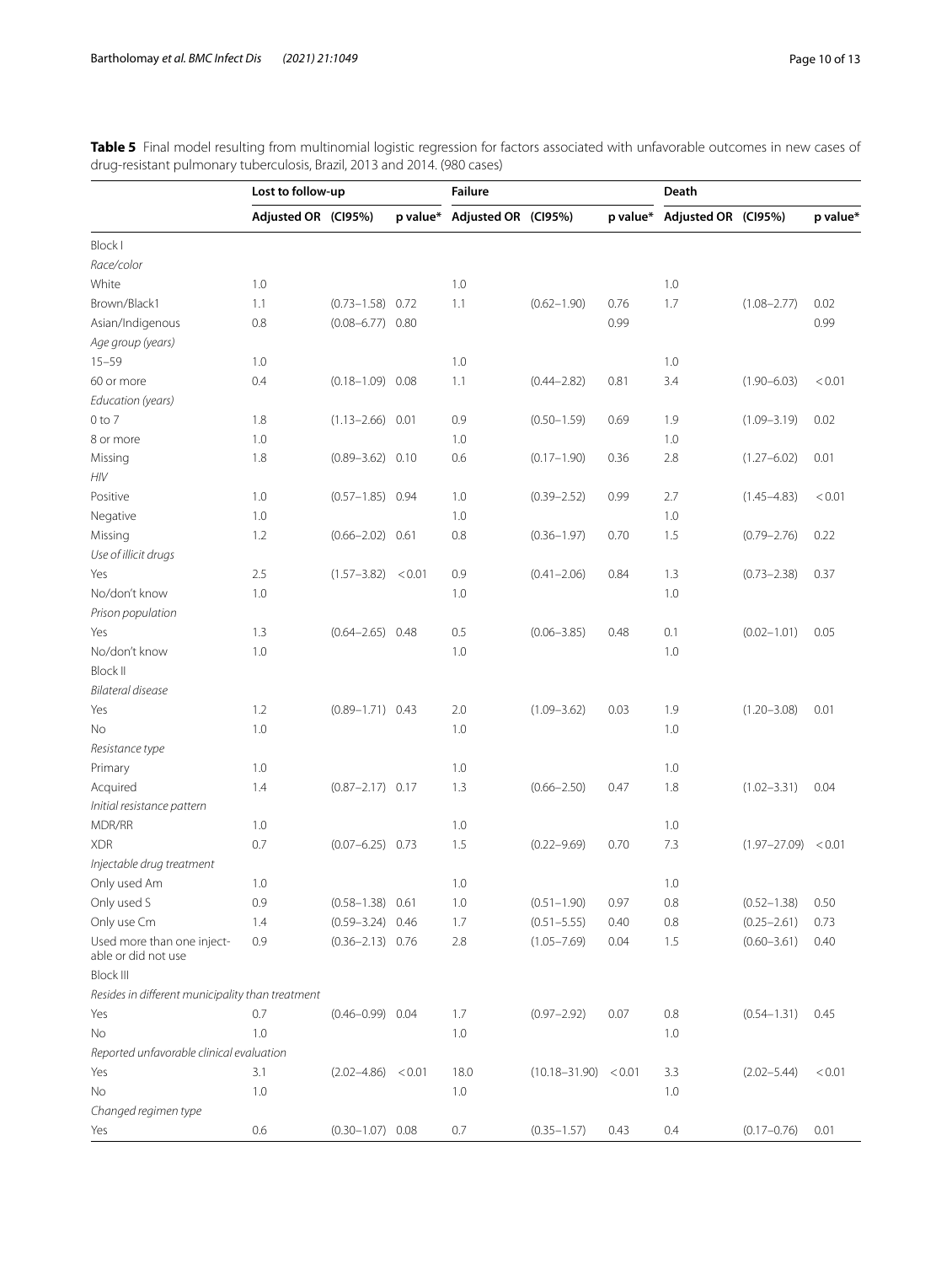#### **Table 5** (continued)

|                                        | Lost to follow-up   |                      | <b>Failure</b>               |                 |      | Death                        |                 |          |
|----------------------------------------|---------------------|----------------------|------------------------------|-----------------|------|------------------------------|-----------------|----------|
|                                        | Adjusted OR (CI95%) |                      | p value* Adjusted OR (CI95%) |                 |      | p value* Adjusted OR (CI95%) |                 | p value* |
| No.                                    | 1.0                 |                      | 1.0                          |                 |      | 1.0                          |                 |          |
| Had adverse reaction                   |                     |                      |                              |                 |      |                              |                 |          |
| No adverse reaction records            | 1.0                 |                      | 1.0                          |                 |      | 1.0                          |                 |          |
| Only minor adverse reactions 0.5       |                     | $(0.25 - 0.83)$ 0.01 | 1.3                          | $(0.66 - 2.52)$ | 0.45 | 0.6                          | $(0.33 - 1.23)$ | 0.18     |
| At least one major adverse<br>reaction | 0.6                 | $(0.24 - 1.32)$ 0.18 | 0.3                          | $(0.06 - 1.21)$ | 0.09 | 0.8                          | $(0.33 - 1.85)$ | 0.58     |

 $IBlack = combines black and brown$ 

*OR* odds ratio, *CI* confdence interval, *MDR* multidrug resistant, *RR* resistant to rifampicin diagnosed by GeneXpert MTB/RIF® (RR), *XDR* extensively resistant, *Am* amikacin, *S* streptomycin, *Cm* capreomycin

\*Signifcance level=0.05

and drug interactions in these cases  $[33]$  $[33]$ . The early diagnosis of drug resistance, the appropriate defnition of the treatment, and the rapid initiation of antiretroviral therapy (ART) two weeks after starting TB treatment, if the patient is not already on ART, are recommendations for the treatment of co-infected patients [[33,](#page-12-15) [34\]](#page-12-16).

Having reported unfavorable clinical evolution at any time during treatment was strongly associated with all the unfavorable outcomes studied. This information is included in SITE-TB when the physician responsible for the follow-up appointments observe a worsening of clinical symptoms, imaging, or laboratory tests. Thus, this information can be used by professionals who monitor patients with DR-TB as a sign of the clinical evolution of a potential unfavorable outcome during treatment.

This study has some limitations in addition to those inherent to retrospective observational studies based on secondary databases. Few patients had undergone a sensitivity test for second-line drugs, which may have caused classifcation bias of the initial resistance pattern and the change in the resistance pattern of the cases during the treatment. Another limitation was the way in which SITE-TB registers associated diseases and conditions as well as adverse reactions, not diferentiating missing data from the absence of the disease/condition/adverse reaction, generating a possible classifcation bias and underestimating the occurrence of these factors. The variable HIV result does not have this limitation; however, for the HIV and the education variables, the option " missing" among the analysis categories was necessary. In addition, there is no standardized defnition of smoking and alcoholism for filling out the notification forms. The SITE-TB does not allow exporting the treatment scheme used in the case of individualized schemes. Therefore, it was only possible to know the drugs used in each case, which was included in the analyzes.

The exclusion of 17 records  $(1.7%)$ , given the type of conclusion completed at the time of exporting the database, may have infuenced the results. Likewise, 774 (88.1%) MDR-TB cases and 104 (11.9%) RR-TB cases were included as a single category of initial resistance pattern and this categorization may also have infuenced our fndings. Finally, the unavailability of the body mass index, also predictors of unfavorable outcomes already studied [\[35](#page-12-17)], could be a limitation.

#### **Conclusions**

In the historical cohort of DR-TB case analyses, the factors associated with unfavorable treatment outcomes were diferent. Some factors were specifc to each outcome, which refects the complexity of the care provided to these individuals.

These results may be used in the development of an index to identify the risk of unsuccessful outcomes for DR-TB cases, helping services to identify cases with a greater chance of unfavorable treatment outcomes. Although the WHO recommends short or long-term regimens, including bedaquiline and pretomanid, to facilitate adherence to MDR-TB treatment, these are not yet available in Brazil  $[3, 36]$  $[3, 36]$  $[3, 36]$  $[3, 36]$ . The implementation of these new technologies may provide benefts to the therapeutic success of DR-TB and modify the results found. Implementation of DR-TB diagnosis, with wide access to molecular tests to detect antimicrobial resistance markers and to frst- and second-line sensitivity tests, is another factor that could assist in the outcome of cases by permitting early diagnosis of anti-TB drug resistance. Finally, studies should be conducted that include in the analyzes the association between the quality of TB reference services, the phenotypic diversity of strains in the cases, and the outcomes of DR-TB.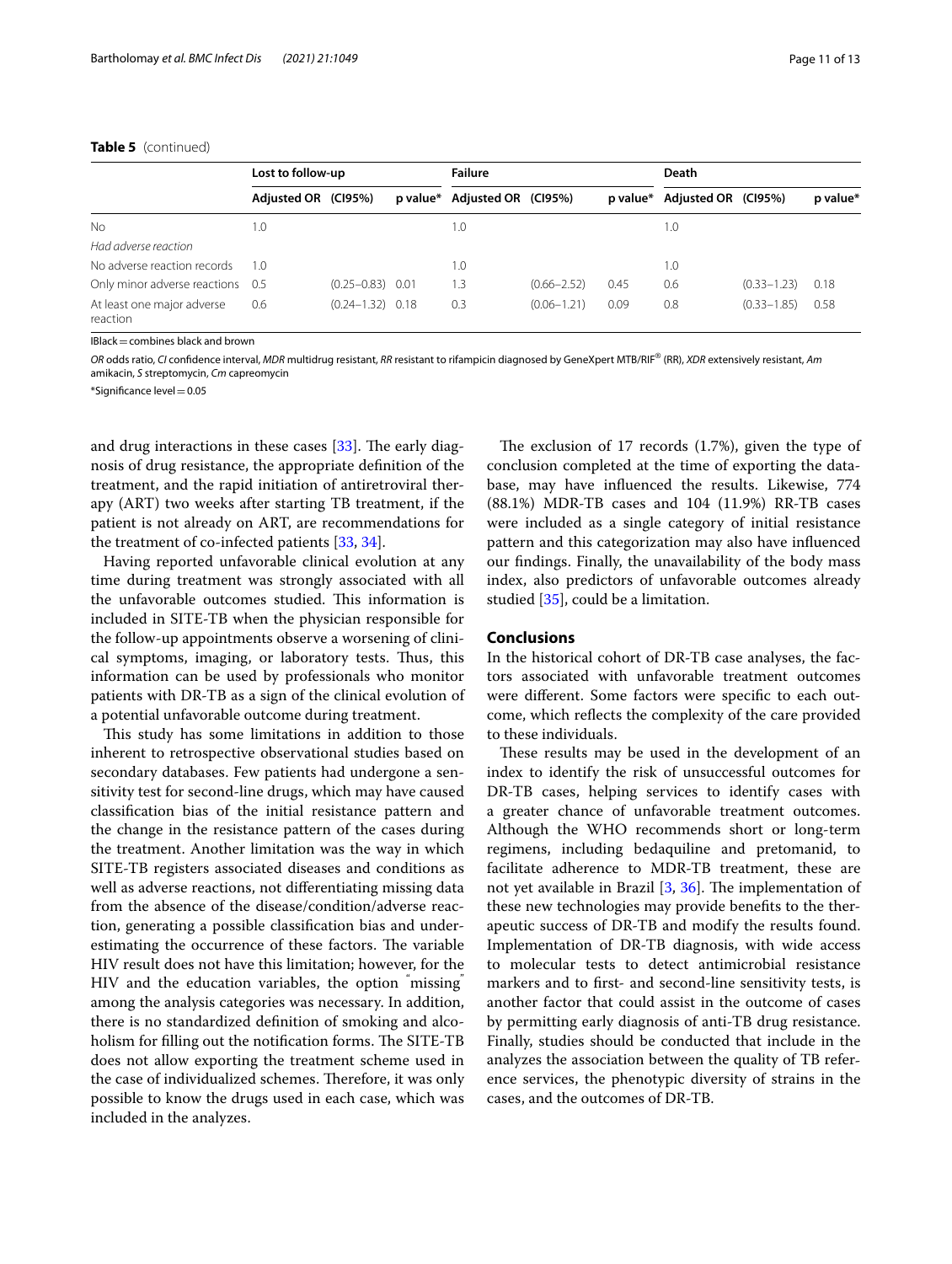#### **Abbreviations**

TB: Tuberculosis; MDR: Multidrug-resistant; RR: Rifampicin resistant; DR: Drug-resistant; SUS: Unifed Public Health System; MoH: Ministry of Health; WHO: World Health Organization; SITE-TB: Special Tuberculosis Treatment Information System; XDR: Extensive resistance; Sinan: Information system on notifable diseases; SIM: Mortality Information System; OR: Odds ratios; CI: Confdence interval; LFU: Lost to follow-up; Lfx: Levofoxacin; Mfx: Moxifoxacin; Ofx: Ofloxacino; Am: Amikacin; S: Streptomycin; Cm: Capreomycin; ART: Antiretroviral therapy.

#### **Supplementary Information**

The online version contains supplementary material available at [https://doi.](https://doi.org/10.1186/s12879-021-06756-7) [org/10.1186/s12879-021-06756-7](https://doi.org/10.1186/s12879-021-06756-7).

<span id="page-11-13"></span>**Additional fle 1: Table S1.** Table with description of the independent variables used in the study. **Figure S2.** Flowchart for selection of the studied population. **Table S3.** Not adjusted odds ratio of each unfavorable outcome for new cases of drug-resistant pulmonary tuberculosis, according to studied variables, Brazil, 2013 and 2014 (980 cases). **Table S4.** Table with goodness-of-ft test for a fnal multinomial logistic regression model result.

#### **Acknowledgements**

We thank Elisabeth Carmen Duarte, Mauro Niskier Sanchez, and Afranio Lineu Kristki, who participated in the defense of Patricia Bartholomay's doctoral thesis and contributed to this article.

#### **Authors' contributions**

PB, RSP, and WNA conceived and designed the study, performed the statistical analyses and outcome assessments; PB collected data; PB, RSP, WNA, FD, and DMP wrote the paper. All authors read and approved the fnal manuscript.

#### **Funding**

PB was supported by a fellowship from the Coordination for the Improvement of Higher Education Personnel (CAPES), and the research was supported by the National Council for Scientifc and Technological Development (CNPq) (443820/2018-0 and 307768/2018-0) and Gates Foundation (OPP1193112) grants. The funders had no role in study design, data collection and analysis, the decision to publish, or the preparation of the manuscript.

#### **Availability of data and materials**

Restrictions apply to the availability of these data, which were used under license for the current study, and so are not publicly available. However, the data are available from the authors upon reasonable request.

#### **Declarations**

#### **Ethics approval and consent to participate**

The project was approved by the Research Ethics Committee of the Faculdade de Medicina at the Universidade de Brasília (C.A.A.E 72432117.1.0000.5558 on 10/26/2017), which granted permission for use of the identifed data for the purposes of the study and waived the need for written informed consent from participants as the study was based on secondary data and involved no more than minimal risk. All patients had an identifcation number, and to protect patients' confdentiality, only one principal investigator had access to both identifed and de-identifed codes. We confrm that all methods were carried out in accordance with relevant guidelines and regulations for the research article.

#### **Consent for publication**

Not applicable.

#### **Competing interests**

The authors declare that they have no competing interests.

#### **Author details**

<sup>1</sup> Tropical Disease Post-Graduation Program, University of Brasilia, Brasília, DF, Brazil. <sup>2</sup> Public Health Institute, Federal University of Rio de Janeiro, Rio de Janeiro, RJ, Brazil. <sup>3</sup> National Tuberculosis Control Program, Health Surveillance Secretariat, Ministry of Health, Brasília, DF, Brazil. <sup>4</sup>National Institute for Science and Technology for Health Technology Assessment, Porto Alegre, RS, Brazil.

# Received: 28 March 2021 Accepted: 11 September 2021

#### **References**

- <span id="page-11-0"></span>WHO. Global tuberculosis report 2020. Geneva: World Health Organization; 2020.
- <span id="page-11-1"></span>2. Falzon D, Mirzayev F, Wares F, Baena IG, Zignol M, Linh N, et al. Multidrugresistant tuberculosis around the world: what progress has been made? Eur Respir J. 2015;45(1):150–60.
- <span id="page-11-2"></span>3. Brasil. Manual de recomendações para o controle da tuberculose no Brasil. 2a edição. Brasília: Ministério da Saúde. Secretaria de Vigilância em Saúde. Departamento de Vigilância Epidemiológica; 2019.
- <span id="page-11-3"></span>4. Limenih YA, Workie DL. Survival analysis of time to cure on multi-drug resistance tuberculosis patients in Amhara region, Ethiopia. BMC Public Health. 2019;19(1):165.
- <span id="page-11-4"></span>5. Bastos ML, Cosme LB, Fregona G, do Prado TN, Bertolde AI, Zandonade E, et al. Treatment outcomes of MDR-tuberculosis patients in Brazil: a retrospective cohort analysis. BMC Infect Dis. 2017;17(1):718.
- <span id="page-11-5"></span>6. Alipanah N, Jarlsberg L, Miller C, Linh NN, Falzon D, Jaramillo E, et al. Adherence interventions and outcomes of tuberculosis treatment: a systematic review and meta-analysis of trials and observational studies. PLoS Med. 2018;15(7): e1002595.
- <span id="page-11-6"></span>7. Bastos ML, Lan Z, Menzies D. An updated systematic review and metaanalysis for treatment of multidrug-resistant tuberculosis. Eur Respir J. 2017. [https://doi.org/10.1183/13993003.00803-2016.](https://doi.org/10.1183/13993003.00803-2016)
- 8. Ho J, Byrne AL, Linh NN, Jaramillo E, Fox GJ. Decentralized care for multidrug-resistant tuberculosis: a systematic review and meta-analysis. Bull World Health Organ. 2017;95(8):584–93.
- <span id="page-11-7"></span>Samuels JP, Sood A, Campbell JR, Ahmad Khan F, Johnston JC. Comorbidities and treatment outcomes in multidrug resistant tuberculosis: a systematic review and meta-analysis. Sci Rep. 2018;8(1):4980.
- <span id="page-11-8"></span>10. Viana PV de S, Redner P, Ramos JP. Fatores associados ao abandono e ao óbito de casos de tuberculose drogarresistente (TBDR) atendidos em um centro de referência no Rio de Janeiro, Brasil. Cad Saúde Pública. 2018. 34(5). Disponível em: [http://www.scielo.br/scielo.php?script](http://www.scielo.br/scielo.php?script=sci_arttext&pid=S0102-311X2018000505005&lng=pt&tlng=pt)=sci\_artte xt&pid=[S0102-311X2018000505005&lng](http://www.scielo.br/scielo.php?script=sci_arttext&pid=S0102-311X2018000505005&lng=pt&tlng=pt)=pt&tlng=pt. Accessed 14 May 2019.
- <span id="page-11-9"></span>11. Bartholomay P, Pinheiro RS, Pelissari DM, Arakaki-Sanchez D, Dockhorn F, Rocha JL, et al. Sistema de Informação de Tratamentos Especiais de Tuberculose (SITE-TB): histórico, descrição e perspectivas. Epidemiol E Serviços Saúde. 2019;28: e2018158.
- <span id="page-11-10"></span>12. Rocha MS, Oliveira GP de, Guillen LCT, Coeli CM, Saraceni V, Pinheiro RS, et al. Uso de linkage entre diferentes bases de dados para qualifcação de variáveis do Sinan-TB e a partir de regras de scripting. Cad Saúde Pública. 2019;35(12). Disponível em: [http://www.scielo.br/scielo.php?script](http://www.scielo.br/scielo.php?script=sci_abstract&pid=S0102-311X2019001404001&lng=en&nrm=iso&tlng=pt)=sci\_ abstract&pid=[S0102-311X2019001404001&lng](http://www.scielo.br/scielo.php?script=sci_abstract&pid=S0102-311X2019001404001&lng=en&nrm=iso&tlng=pt)=en&nrm=iso&tlng=pt. Accessed 8 Aug 2020.
- <span id="page-11-11"></span>13. Durovni B, Saraceni V, van den Hof S, Trajman A, Cordeiro-Santos M, Cavalcante S, et al. Impact of replacing smear microscopy with Xpert MTB/RIF for diagnosing tuberculosis in Brazil: a stepped-wedge clusterrandomized trial. PLOS Med. 2014;11(12): e1001766.
- <span id="page-11-12"></span>14. Arbex MA, Varella M de CL, Siqueira HR de, Mello FAF de. Antituberculosis drugs: drug interactions, adverse effects, and use in special situations. Part 2: second line drugs. J Bras Pneumol Publicação. 2010;36(5):641-56.
- <span id="page-11-14"></span>15. Hosmer DW, Lemeshow S. Goodness-of-ft tests for the multiple logistic regression model. Commun Stat Methods. 1980;9:1043–69.
- <span id="page-11-15"></span>16. do Prado TN, Rajan JV, Miranda AE, Dias EdS, Cosme LB, Possuelo LG, et al. Clinical and epidemiological characteristics associated with unfavorable